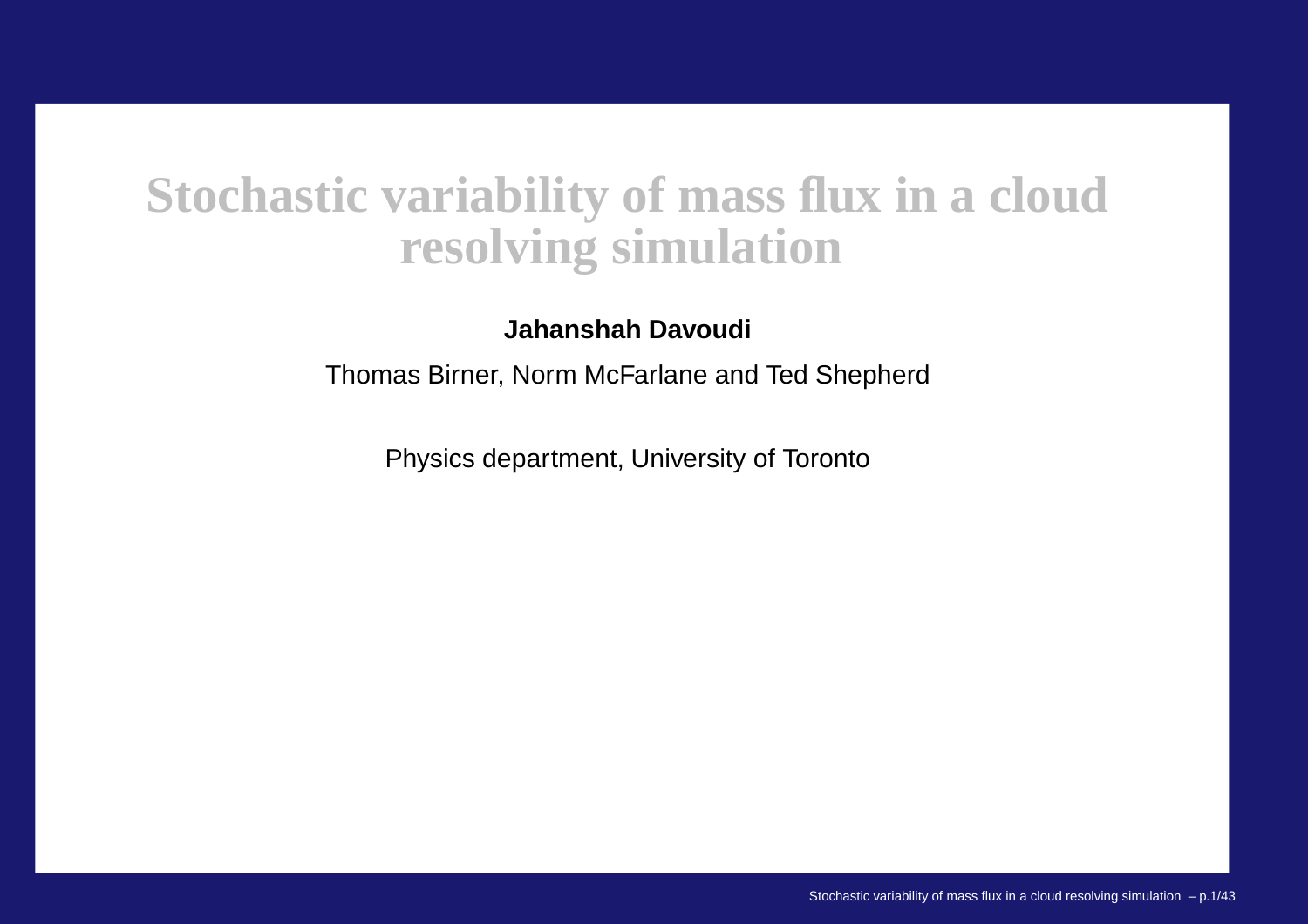



Brenda G. Cohen and George C. Craig, 2006: J. Atmos. Sci. **<sup>63</sup>** , 1996-2004.

Brenda G. Cohen and George C. Craig, 2006: J. Atmos. Sci. **<sup>63</sup>** , 2005-2015.

Plant R.S. and George C. Craig, 2008: J. Amtos. Sci. **<sup>65</sup>**, 87-105.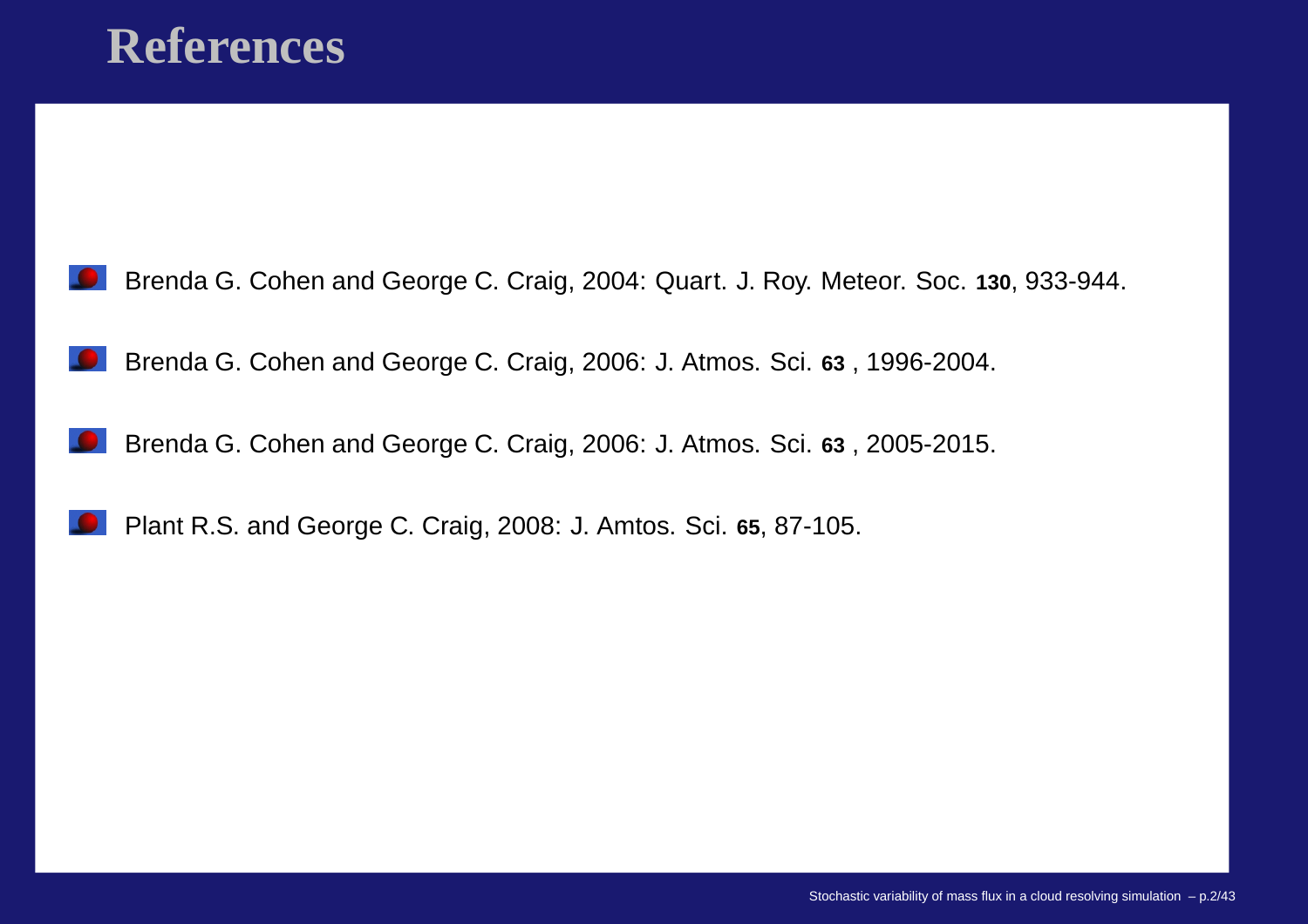# **Convective parameterization**



Many clouds and especially the processes within them are subgrid-scale size both horizontally and vertically and thus must be parameterized.

This means <sup>a</sup> mathematical model is constructed that attempts to assess their

effects in terms of large scale model resolved quantities.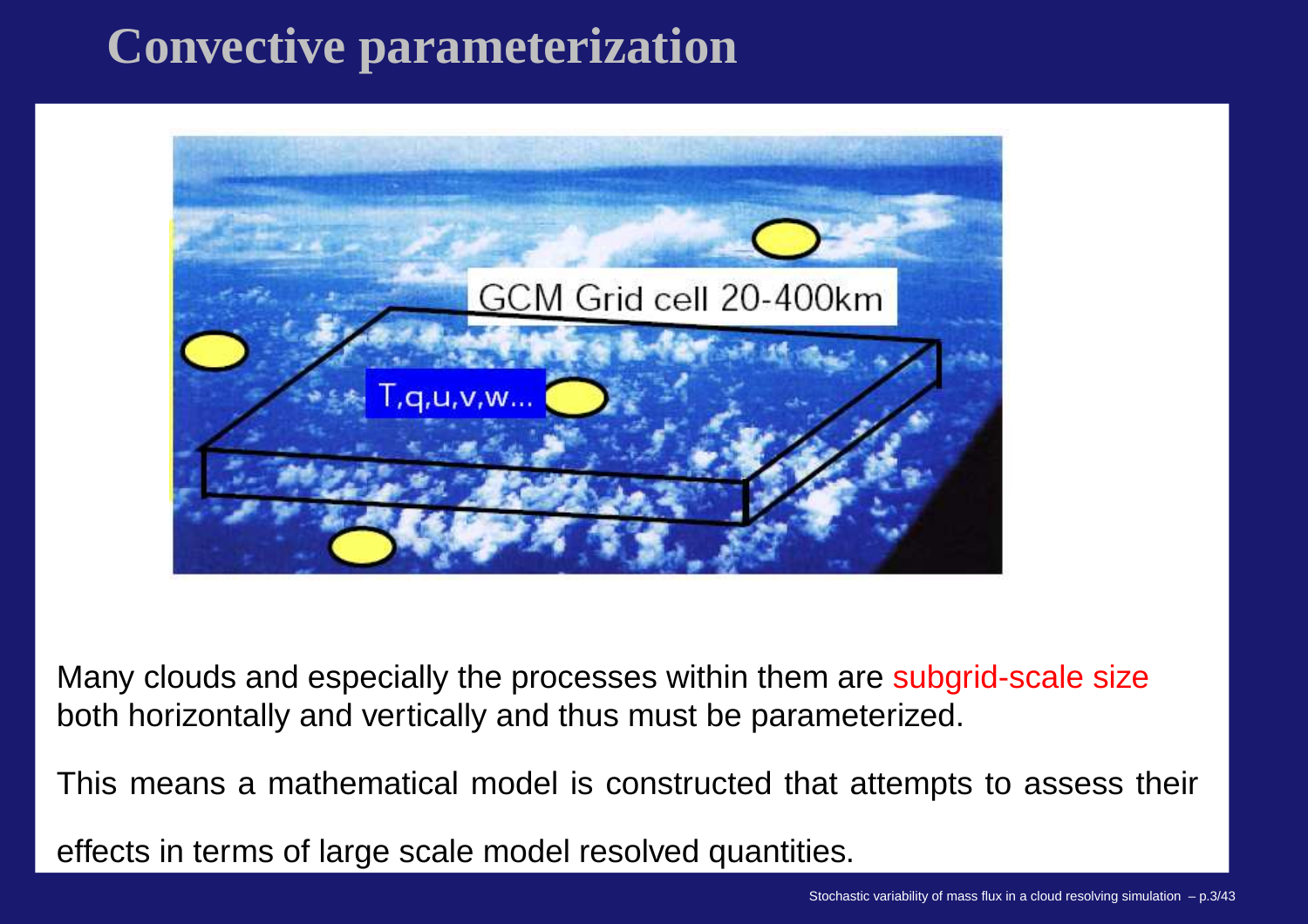# **Parameterization Basics**

# Arakawa & Schubert 1974



FIG. 1. A unit horizontal area at some level between cloud base and the highest cloud top. The taller clouds are shown penetrating this level and entraining environmental air, A cloud which has lost buoyancy is shown detraining cloud air into the environment.

**Key equilibrium assumption:**

 $\tau_{adj} \ll \tau_{ls}$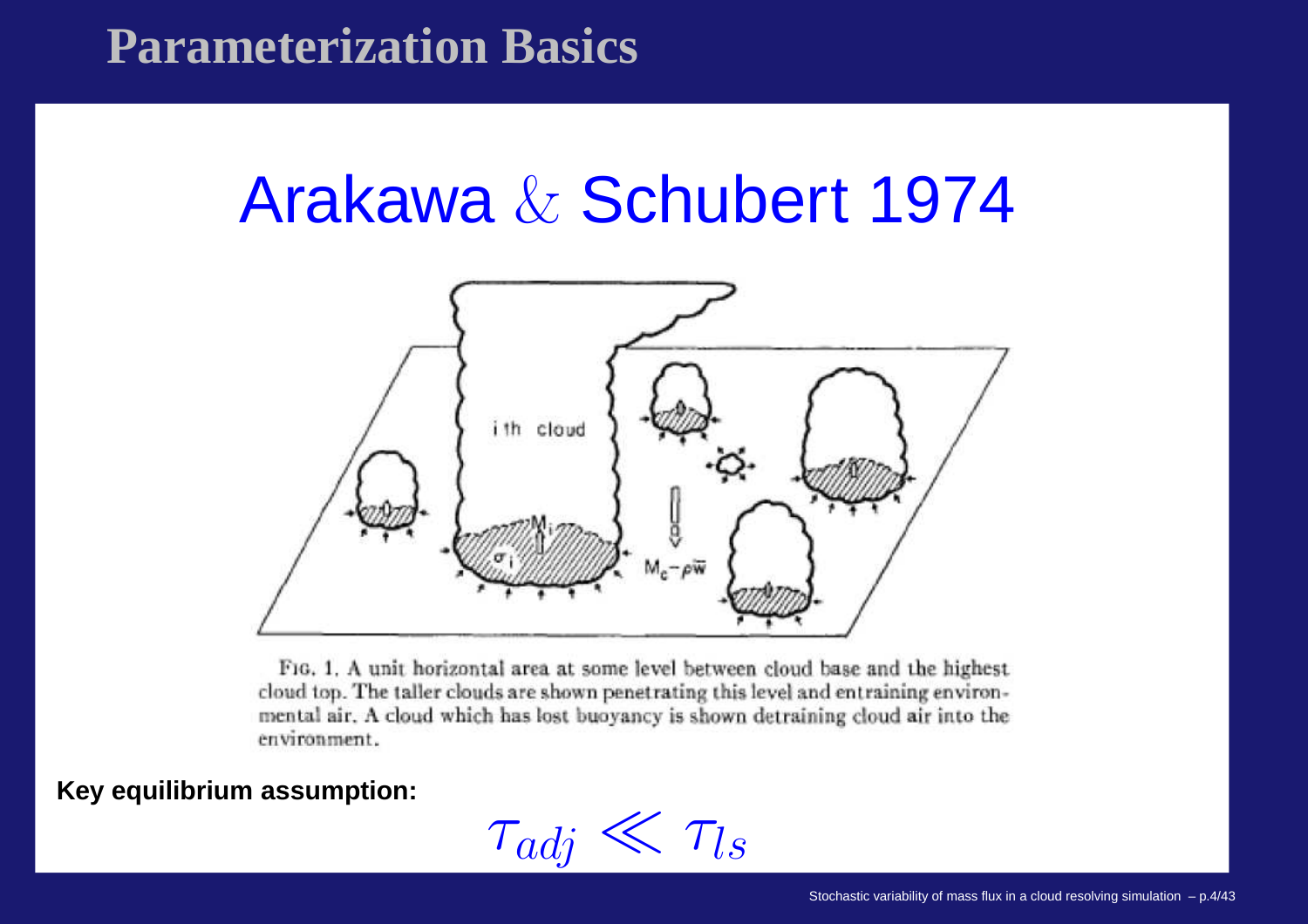# **Fluctuations in radiative-convective equilibrium**



- 
- $\triangleright$  Convective ensemble
- $\triangleright$  Analogous to the equation of state  $p = \rho RT$
- For convection in equilibrium with <sup>a</sup> given forcing, the mean mass flux should be well defined.
- At a particular time, this mean value would only be measured in an infinite domain.
- For <sup>a</sup> region of finite size:
	- What is the magnitude and distribution of variability?
	- What scale must one average over to reduce it to <sup>a</sup> desired level?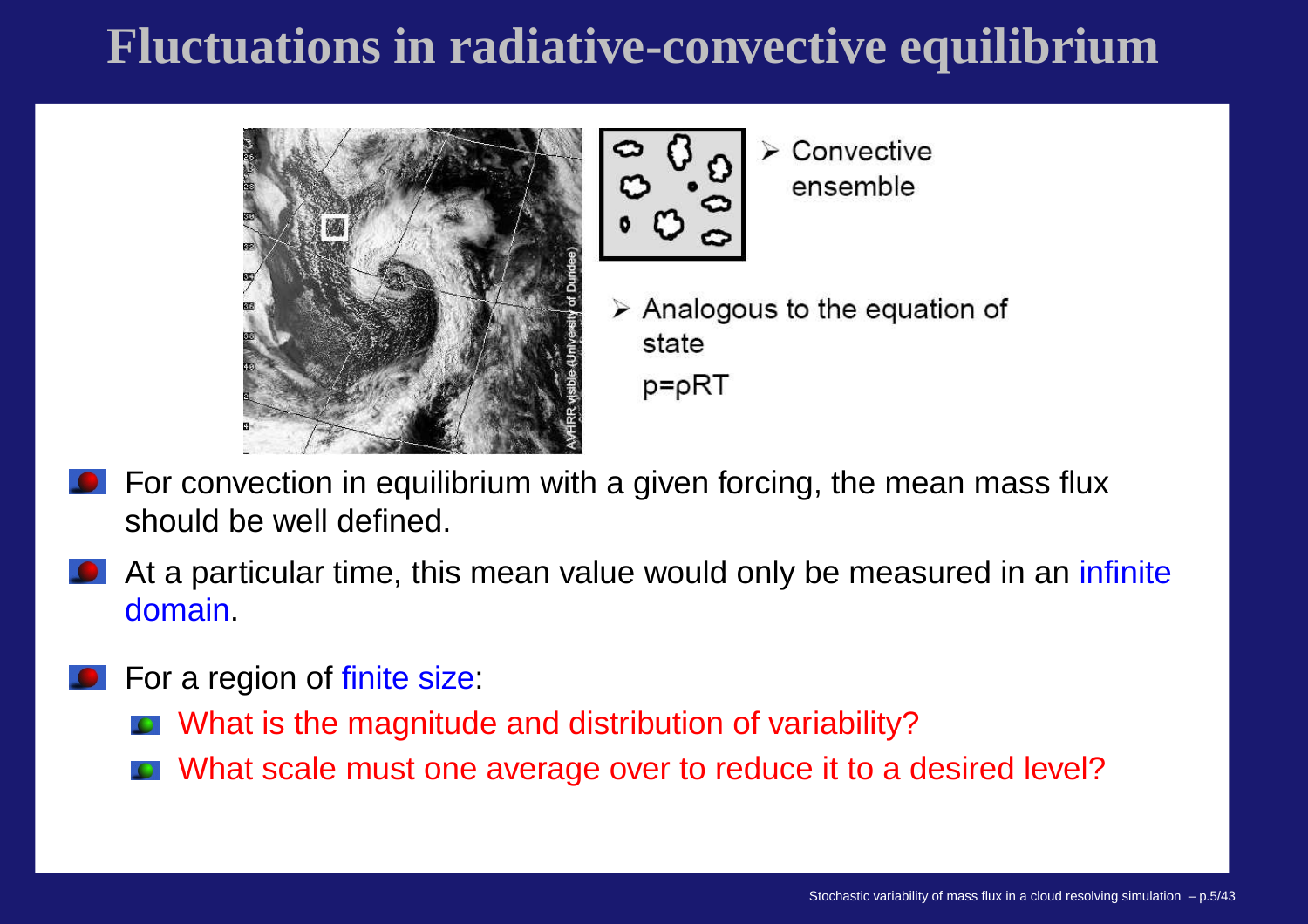# **Main assumptions**

Assume:

1 Large-scale constraints- mean mass flux within a region  $\langle M\rangle$  is given in terms of large scale resolved conditions

2.Scale separation- environment sufficiently uniform in time and space toaverage over <sup>a</sup> large number of clouds

3.Weak interactions- clouds feel only mean effects of total cloud field( noorganization)

Find the distribution function subject to these constraints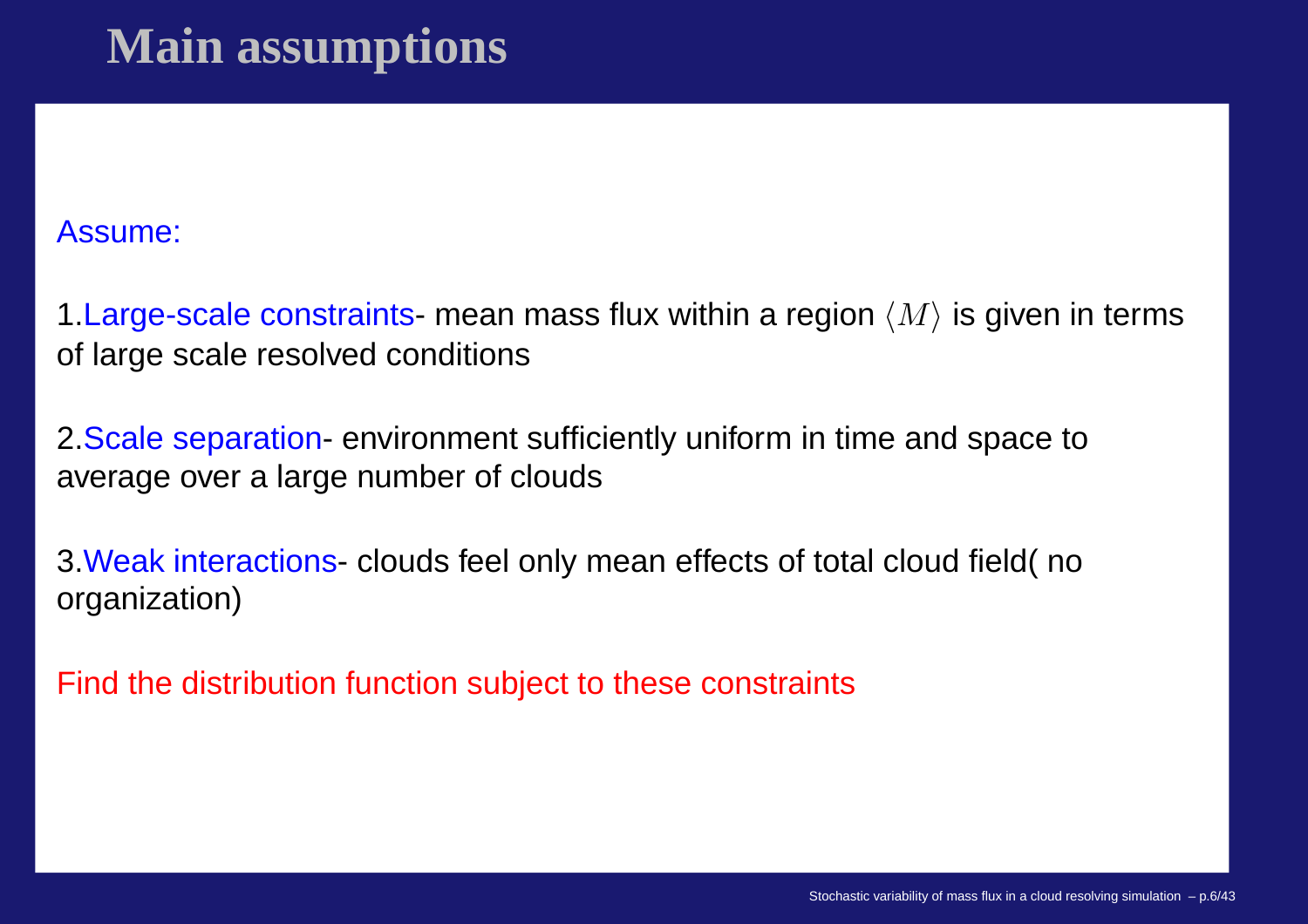- $\langle M\rangle$  is determined by the requirement that the convection balance the large scale forcing when averaged over <sup>a</sup> large region.
- $\langle m \rangle$  is not necessarily a function of large scale forcing
- Observations suggest that  $\langle m \rangle$  is independent of large scale forcing
- Response to the change in forcing is to change the <mark>number</mark> of clouds.
- $\langle m \rangle$  might be only sensitive to the initial perturbation triggering it and the dynamical entrainment processes.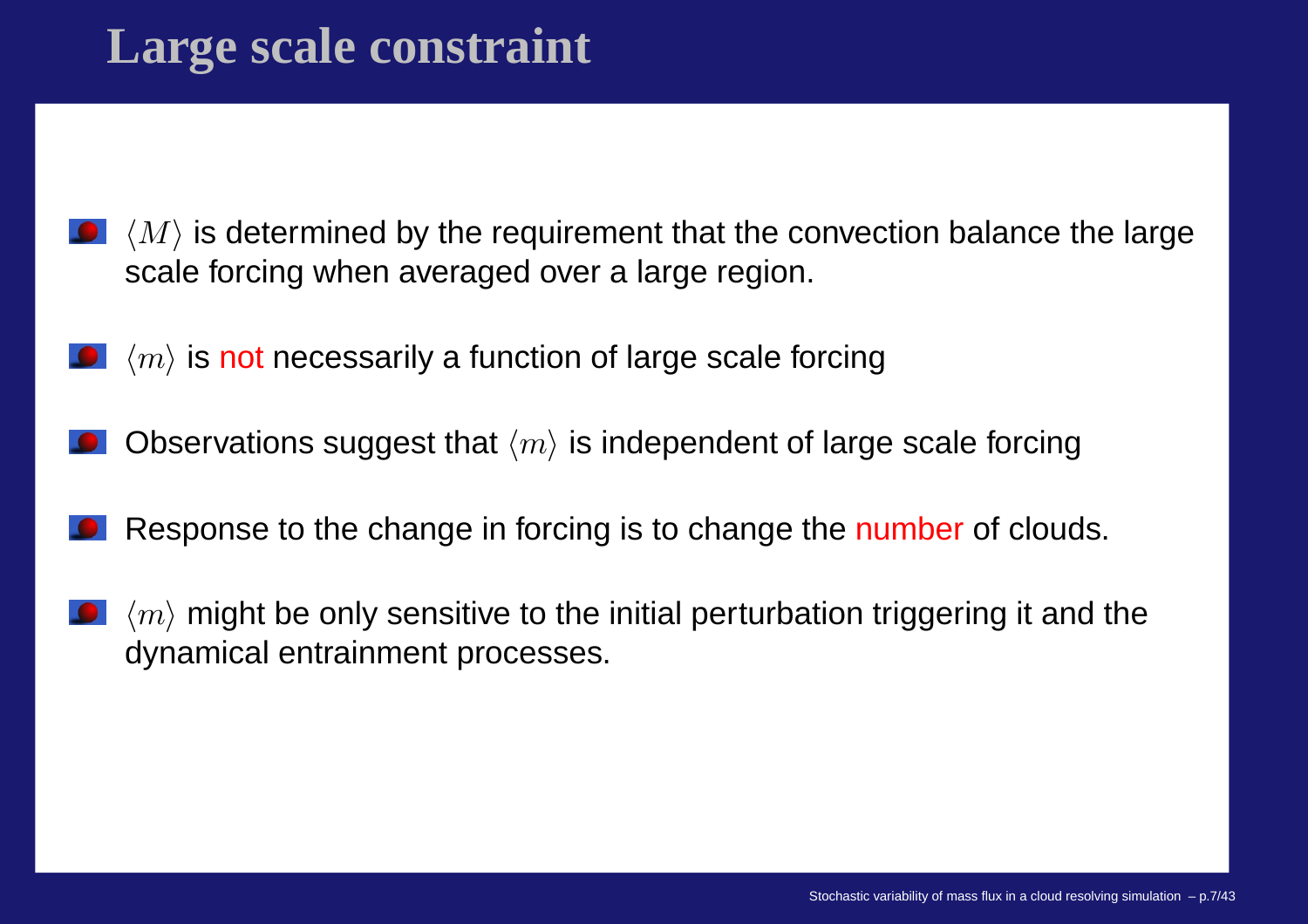

mass flux of individual clouds are statistically un-correlated :

$$
P_M(n) = Prob\{N[(0, M]) = n\} = \frac{(\lambda M)^n e^{-\lambda M}}{n!} \quad n = 0, 1, \cdots
$$

given  $\lambda = 1/(\langle m \rangle) = \frac{\langle N \rangle}{\langle M \rangle}$  is fixed.

Poisson point process implies:

$$
P(m)=\frac{1}{\langle m\rangle}e^{-\frac{m}{\langle m\rangle}}
$$

The total Mass flux for a given  $N$  Poisson distributed plumes is a  ${\sf Compound}$  point process:

$$
M = \sum_{i=0}^{N} m_i
$$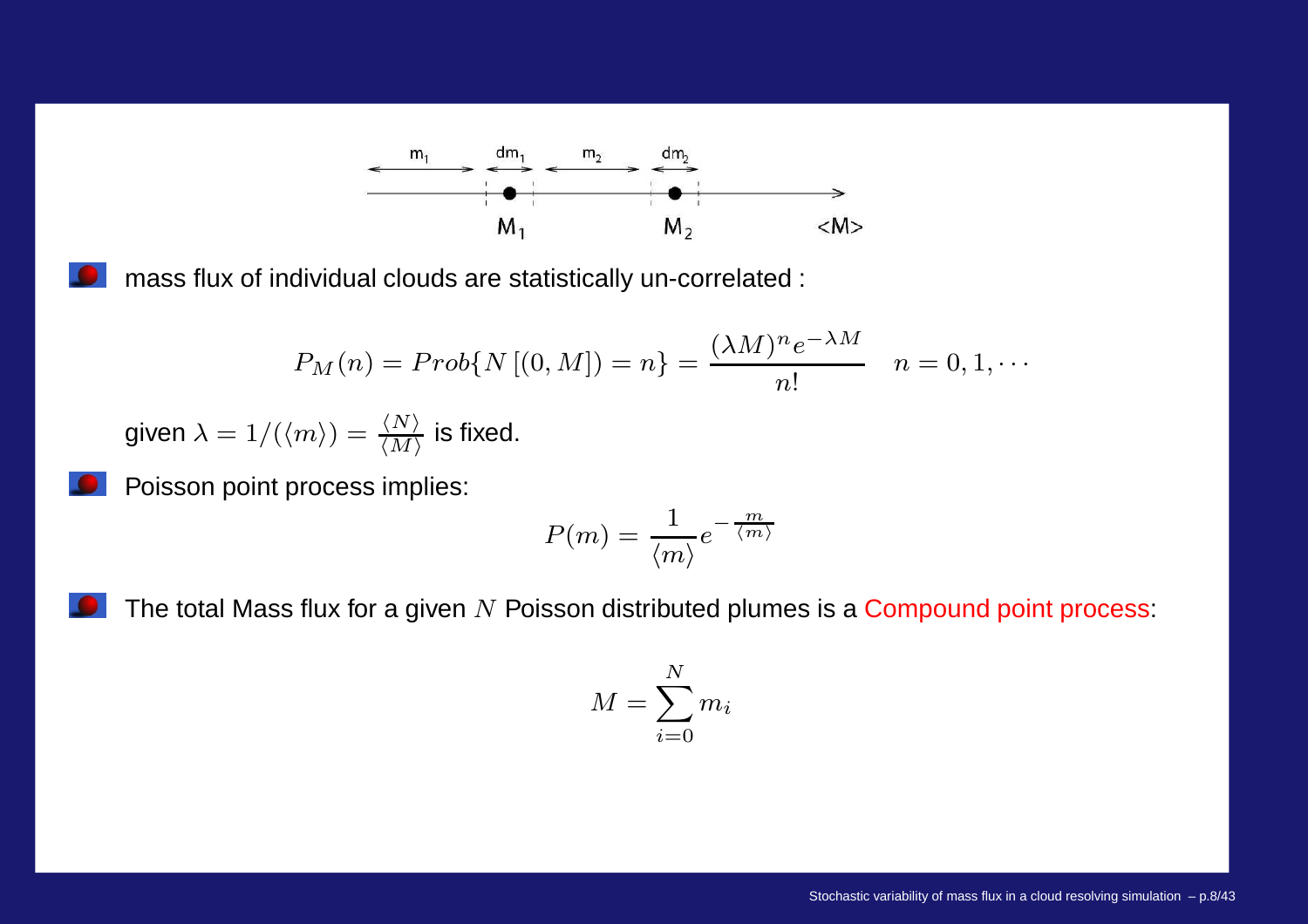# **Predicted distribution**

So the Generating function of  $M$  is calculated exactly:<br>

$$
\langle e^{tM} \rangle = e^{-\Lambda} e^{\Lambda G(t)} G(t) = \langle e^{tm} \rangle \qquad \Lambda = \langle N \rangle
$$
 (1)

Therefore the probability distribution of the <mark>total mass flux</mark> is exactly given by:

$$
P(M) = P(M) = \left(\frac{\langle N \rangle}{\langle m \rangle}\right)^{1/2} e^{-\langle N \rangle} M^{-1/2} e^{-M/\langle m \rangle} I_1 \left(2 \left(\frac{\langle N \rangle}{\langle m \rangle} M\right)^{1/2}\right)
$$

All the moments of  $M$  are analytically tractable and are functions of  $\langle N\rangle$  and  $\langle m\rangle.$ 

$$
\frac{\langle (\delta M)^2 \rangle}{\langle M \rangle^2} = \frac{2}{\langle N \rangle}
$$

$$
\langle M^r | N \rangle = \frac{(N+r-1)!}{(N-1)!} \langle m \rangle^r
$$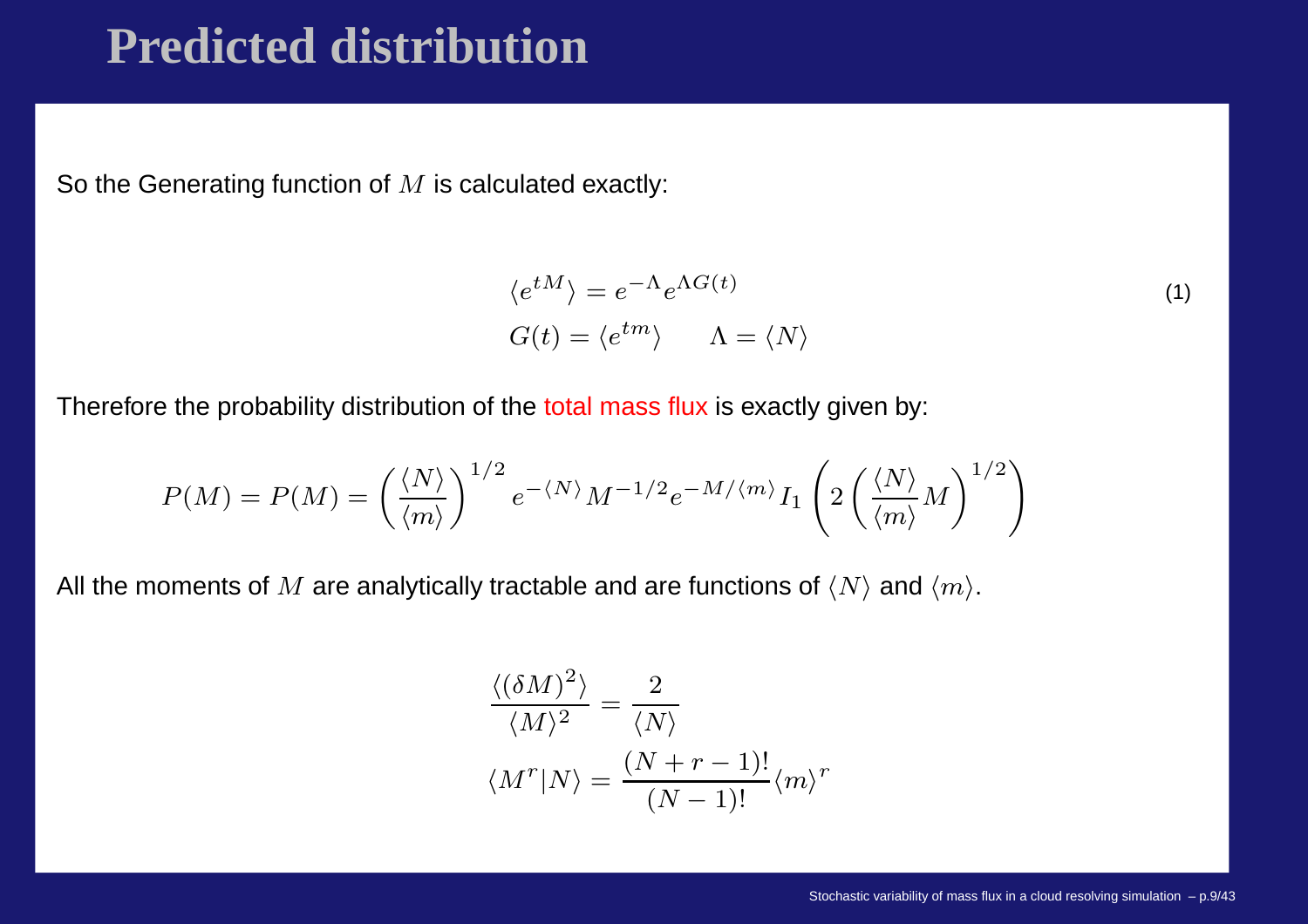### **Estimates**

In a region with area  $A$  and grid size  $\Delta x \gg L$  where  $L$  the mean cloud<br>spacing is: spacing is:

 $L = (A/\langle N\rangle)^{1/2} = (\langle m\rangle A/\langle M\rangle)^{1/2}$ 

Assume latent heat release balance radiative cooling  $S,$ rate of Latent heating  $\simeq$  Convective mass flux  $\times$  Typical water vapor mass mixing<br>" **ratio** <sup>q</sup>

$$
l_v q \frac{\langle M \rangle}{A} = S
$$

**S** Estimate:  
\n
$$
S = 250Wm^{-2}, q = 10gkg^{-1} \text{ and } l_v = 2.5 \times 10^6 Jkg^{-1} \text{ gives}
$$
\n
$$
\langle M \rangle / A = 10^{-2}kg s^{-1} m^{-2}
$$
\n**•**\n
$$
\langle m \rangle = w\rho\sigma \text{ with } w \simeq 10ms^{-1} \text{ and } \sigma \simeq 1km^2 \text{ gives}
$$
\n
$$
\langle m \rangle \simeq 10^7 kg s^{-1}
$$
\nhence

$$
L \simeq 30km
$$

$$
\frac{\delta M}{M} = \sqrt{2} \frac{L}{\Delta x}
$$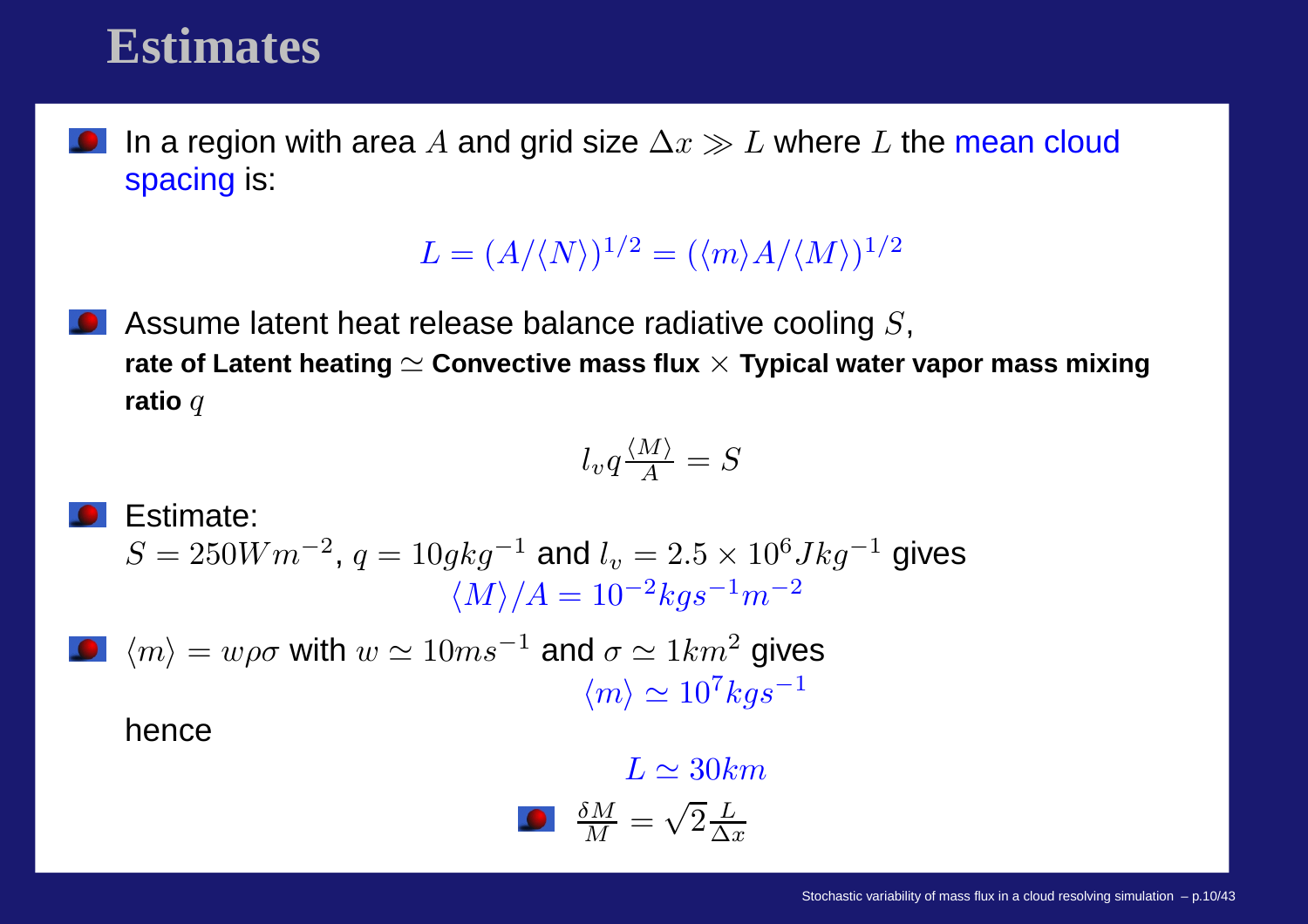# **Simulations with <sup>a</sup> 'cloud resolving' model**

Resolution:

 $2km \times 2km \times 90$  levels

Domain:

 $\cdot$  96 km $\times$  96 km $\times$  30 km

Boundary conditions: doubly periodic, fixed SST of 300 K

Forcing: An-elastic equations with fully interactive radiationscheme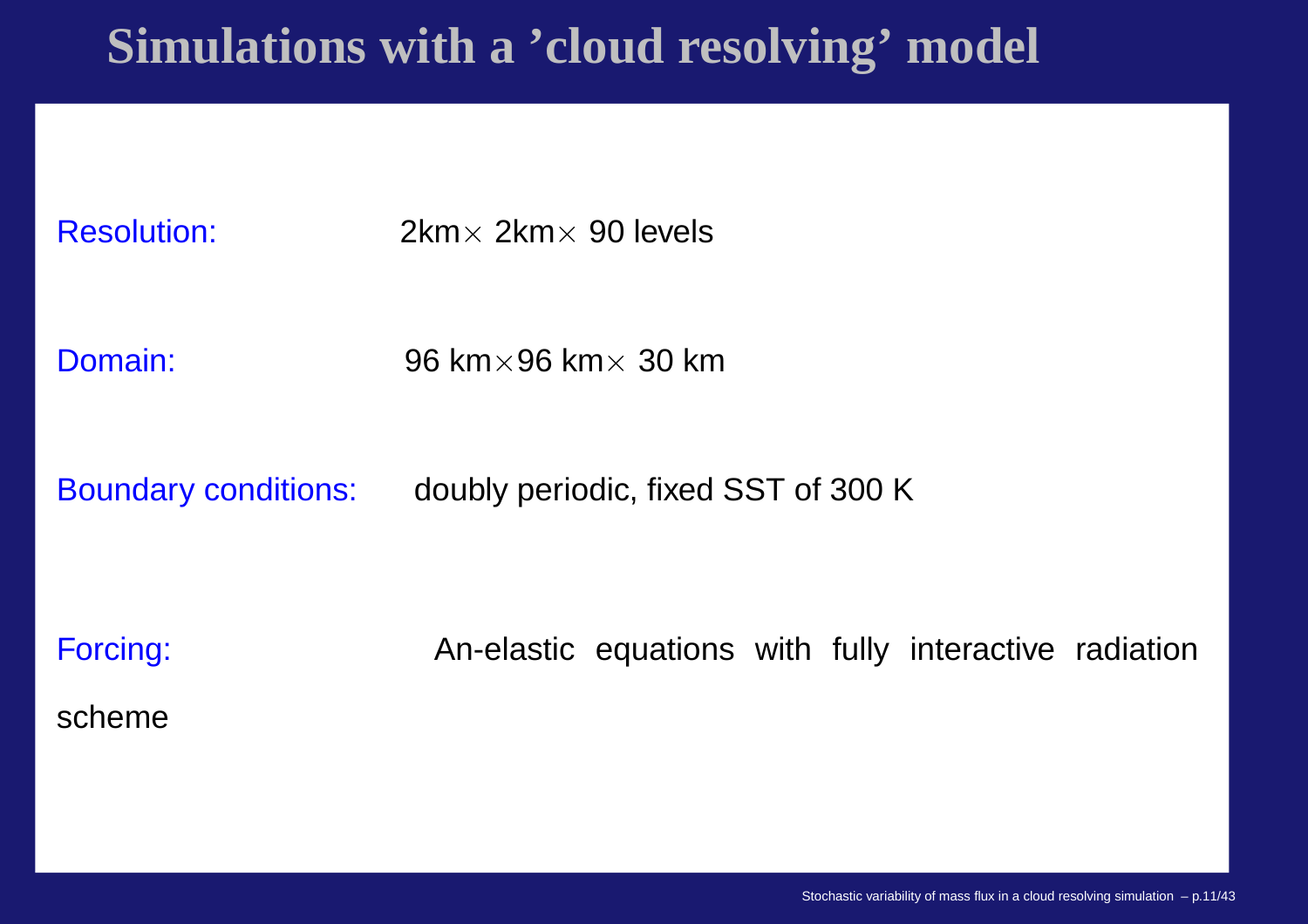# **A 2D cut through the convective field**

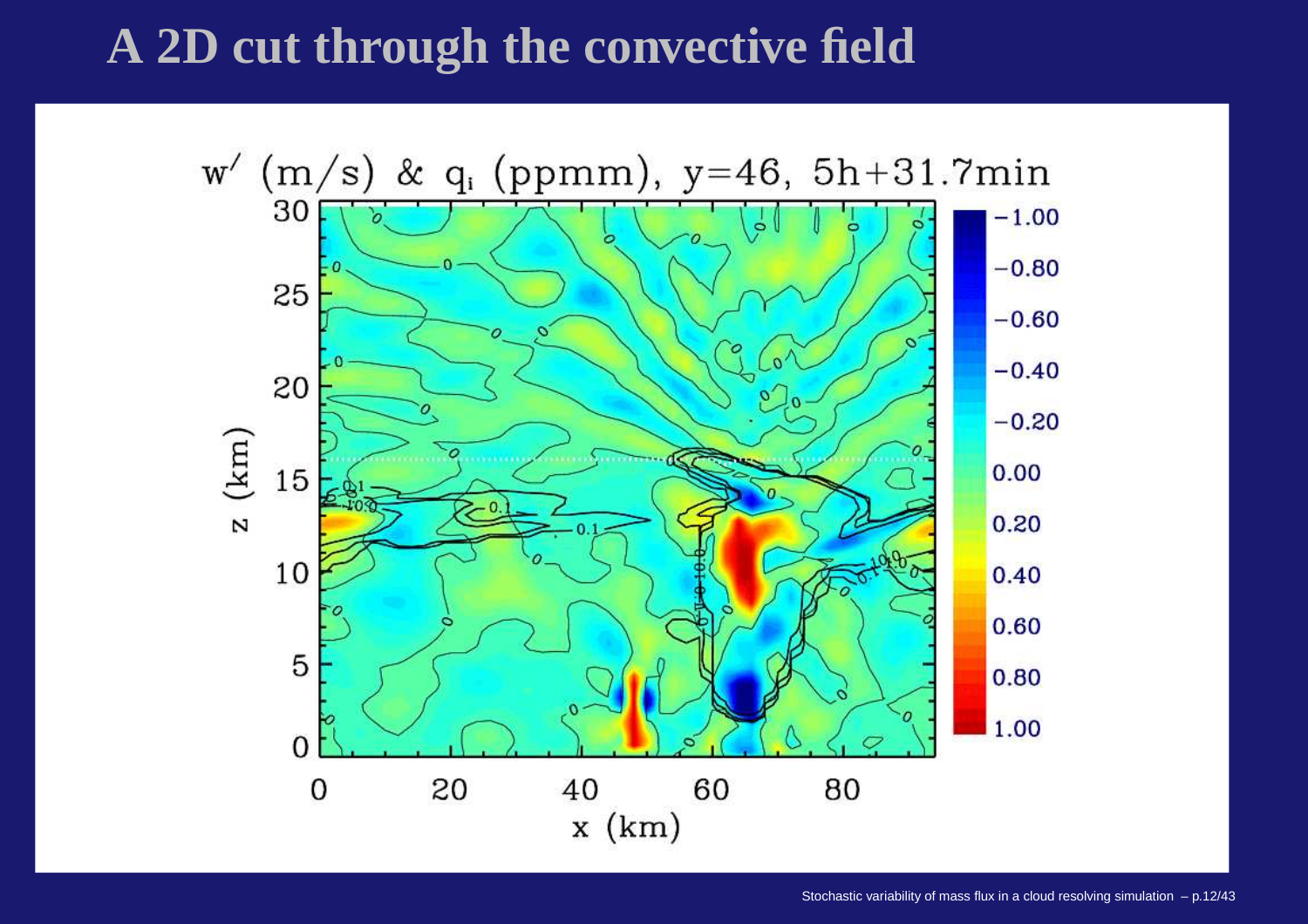# **Stochastic variability of up-draught M and N**

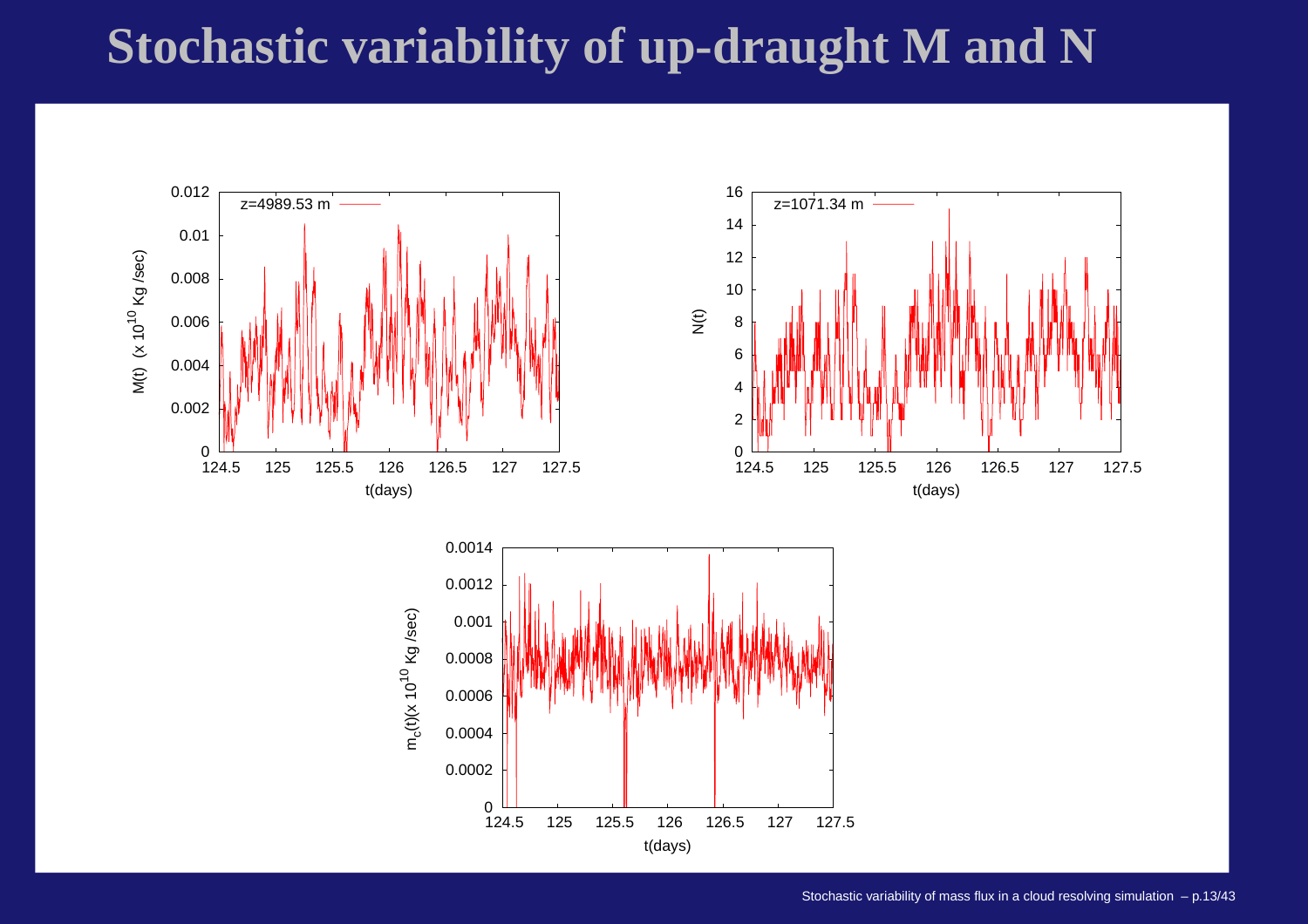# **Auto-correlation of up-draught M**

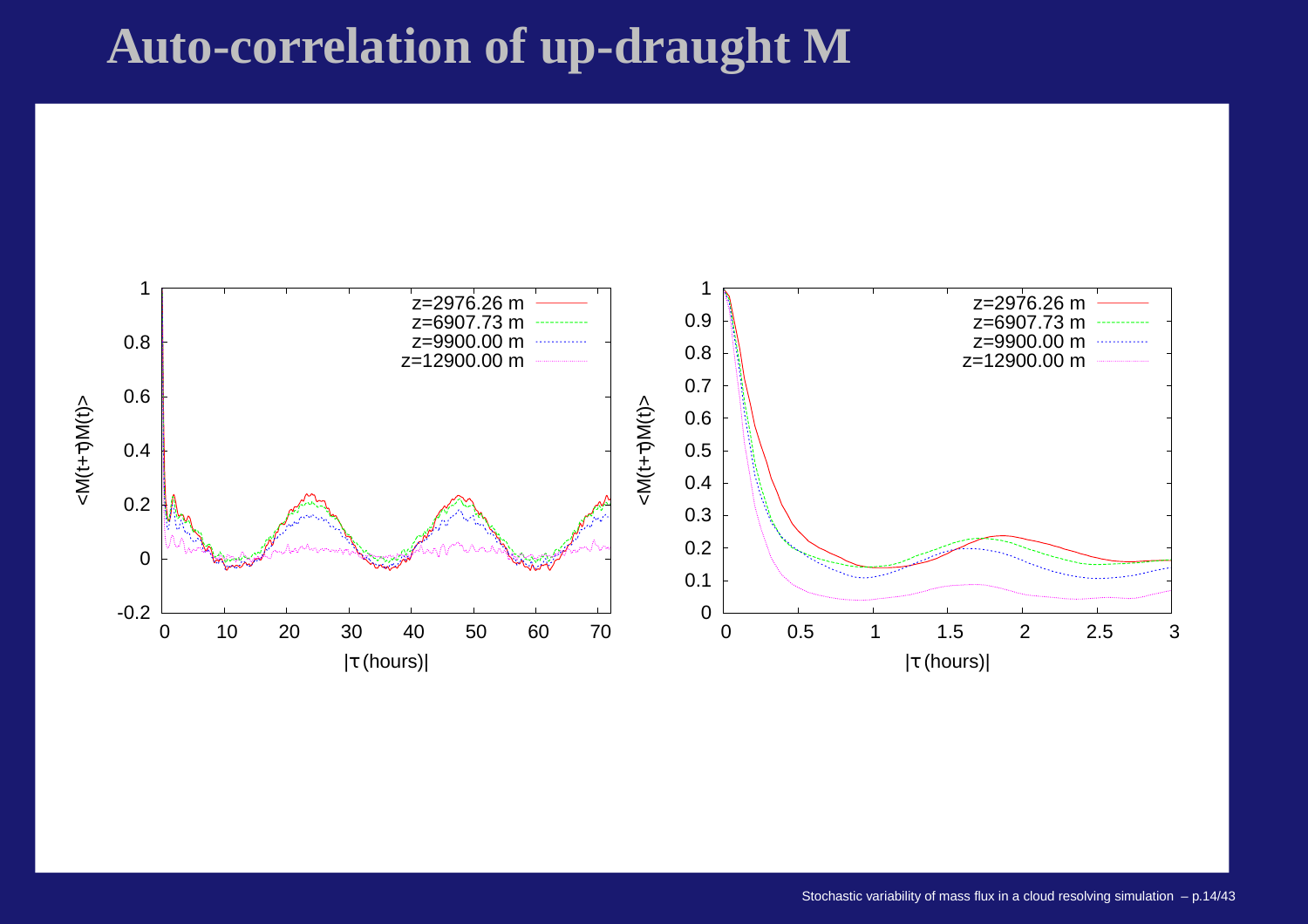# **Auto-correlation of up-draught N**

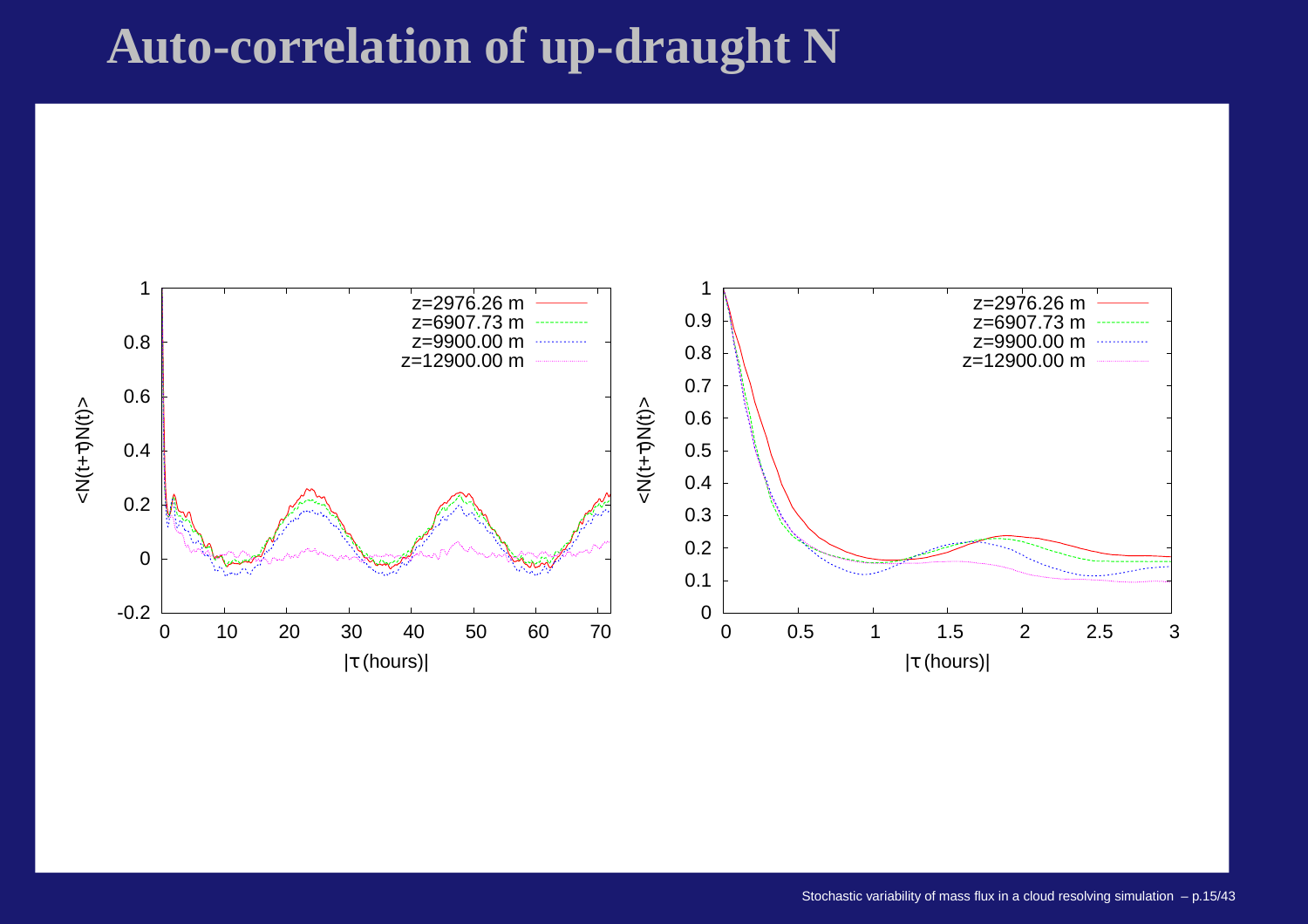# Auto-correlation of up-draught  $m_c$

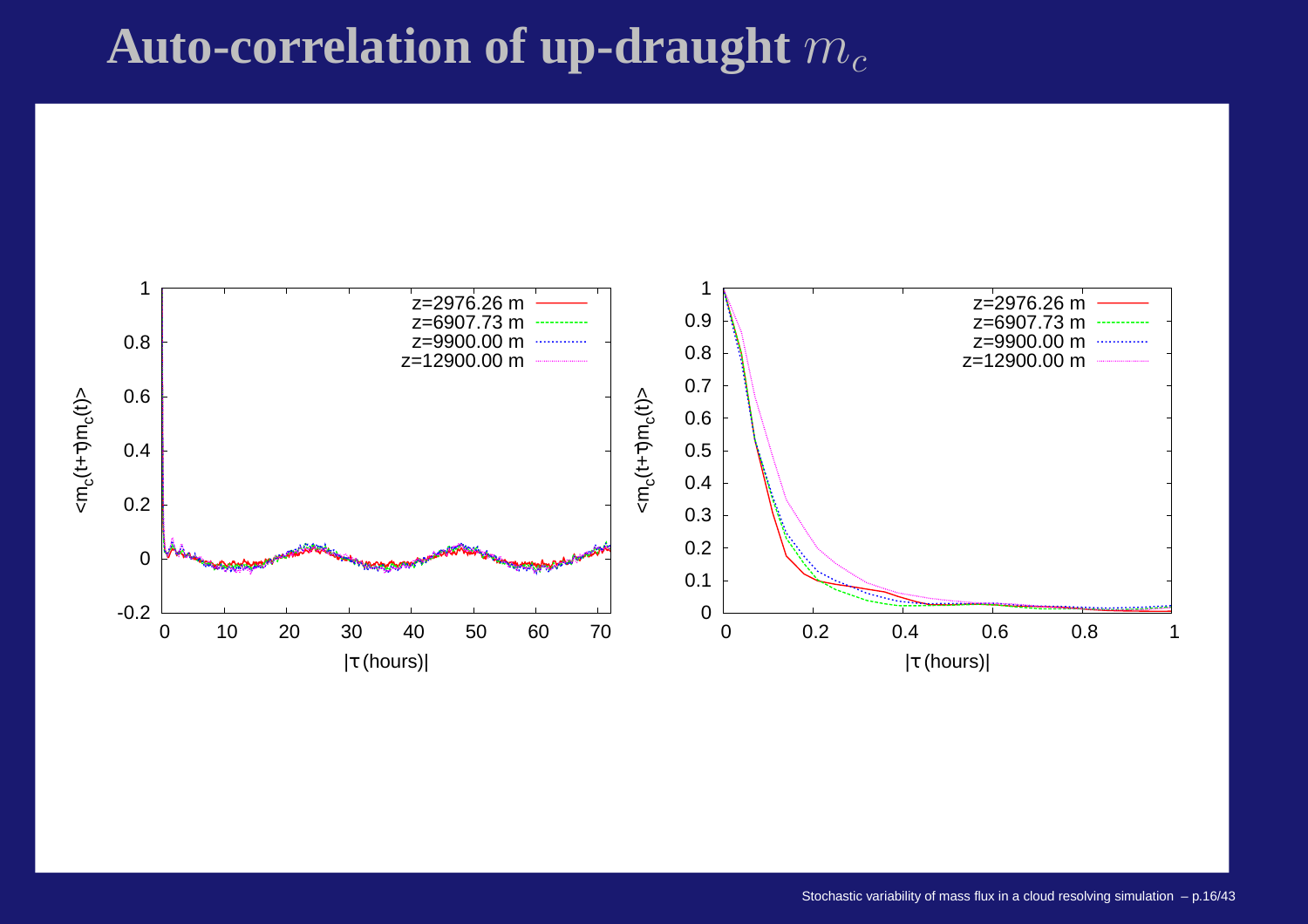# **Comparison of short de-correlation time**

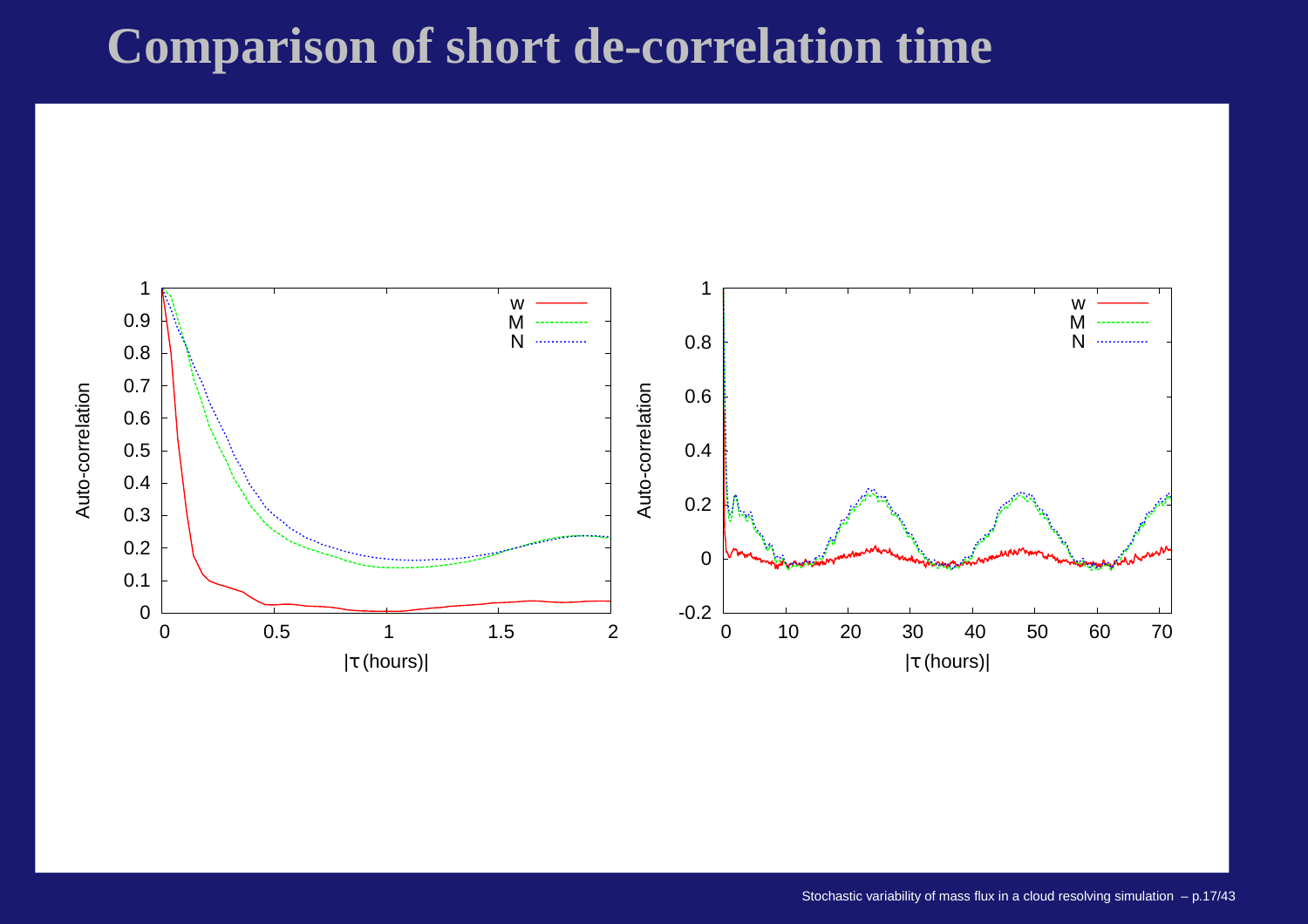# **Mean characteristics**

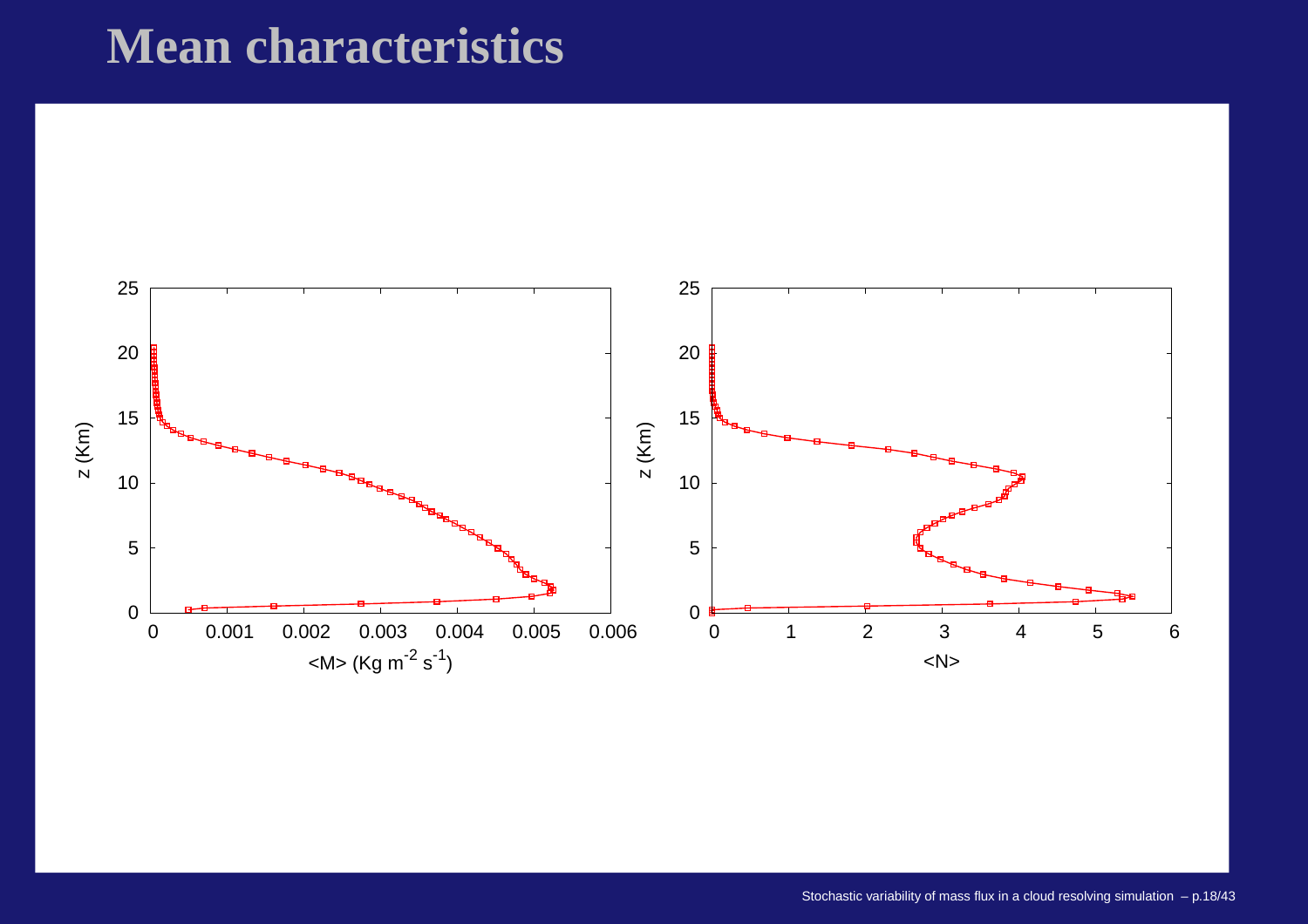# **Variance scaling**



The scaling of the variance of total mass flux and number of active grids in different heights with theCraig and Cohen prediction:

$$
\frac{\langle (\delta M)^2 \rangle}{\langle M \rangle^2} = \frac{2}{\langle N \rangle}
$$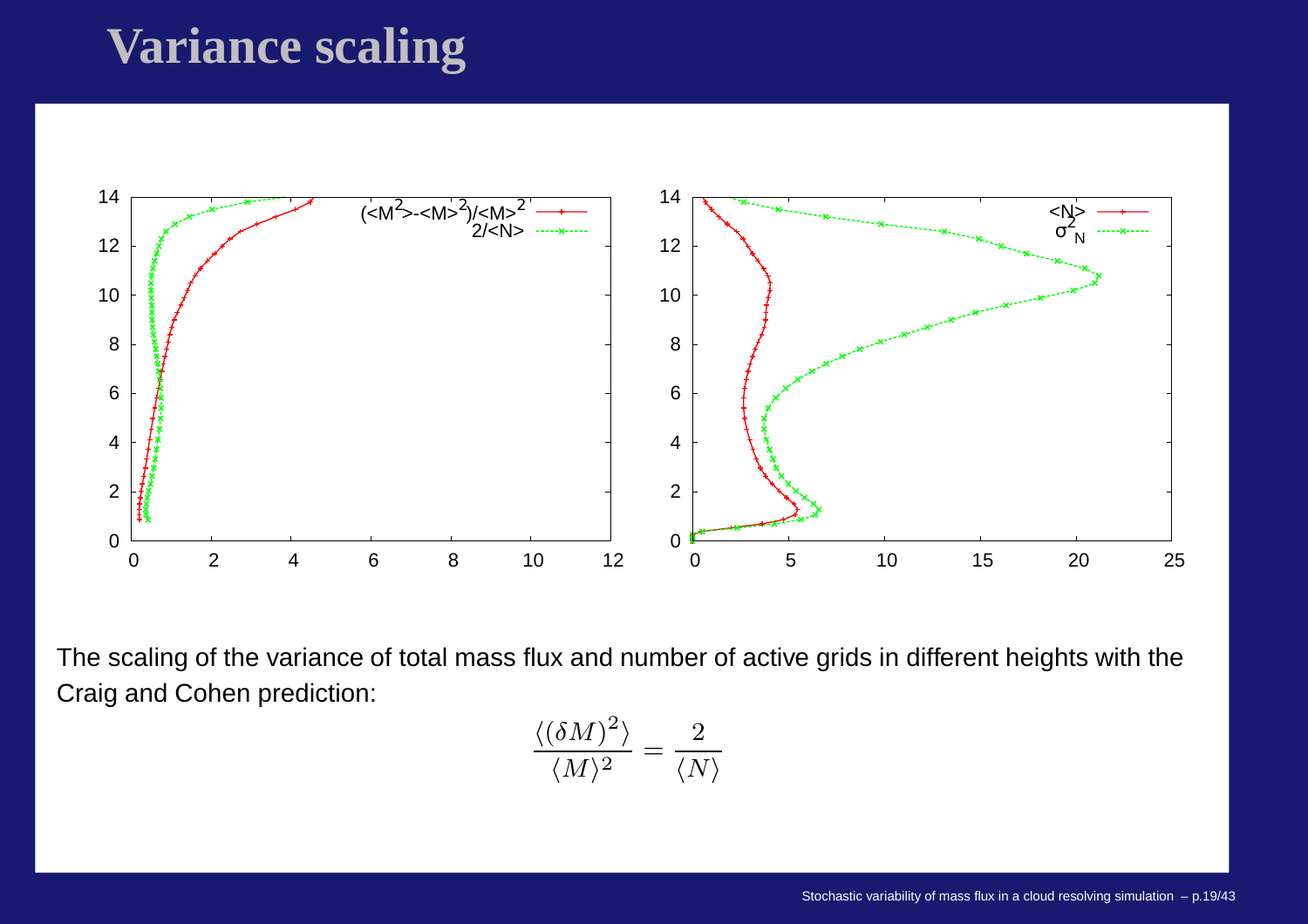# **Skewness scaling**



The prediction:

$$
\frac{\langle (\delta M)^3 \rangle}{\langle M \rangle^3} = \frac{6}{\langle N \rangle^2}
$$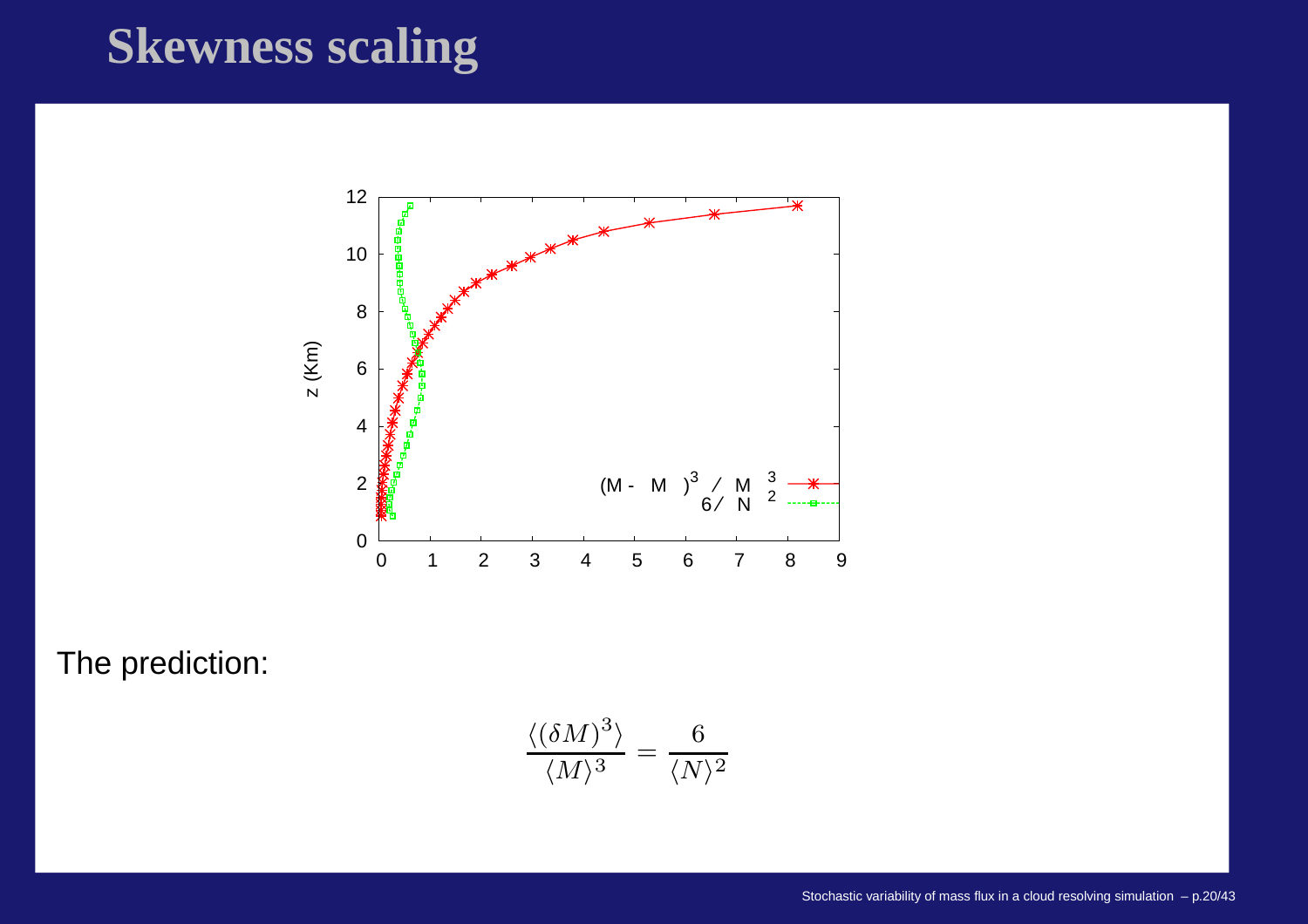### **Altitude variability of total Mass flux PDF**

 $z = 1517$  m





 $z = 2976.26$  m



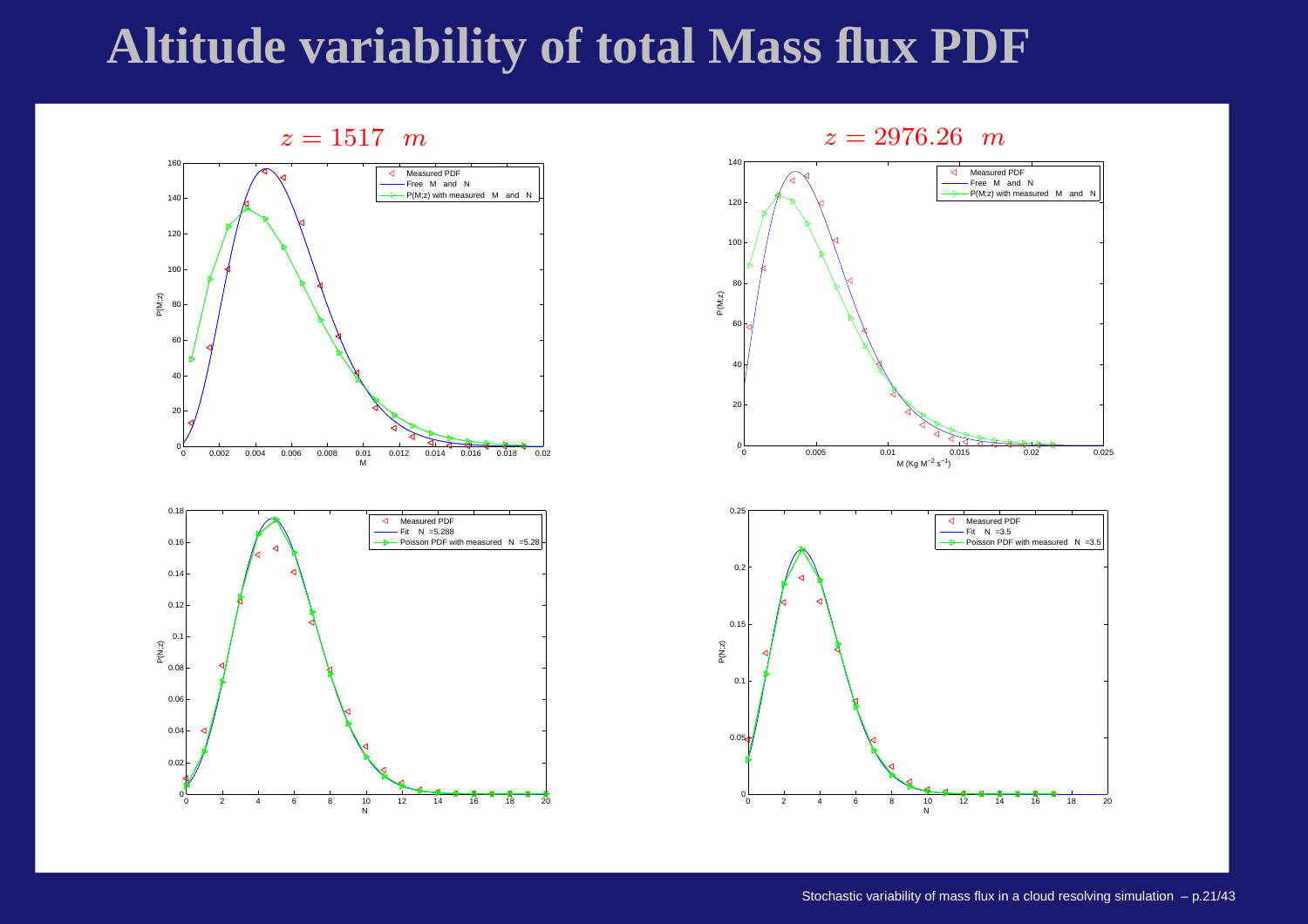# **P(M,z) and P(N,z)**

 $z = 4989.5$  m





 $z = 6907.73$  m



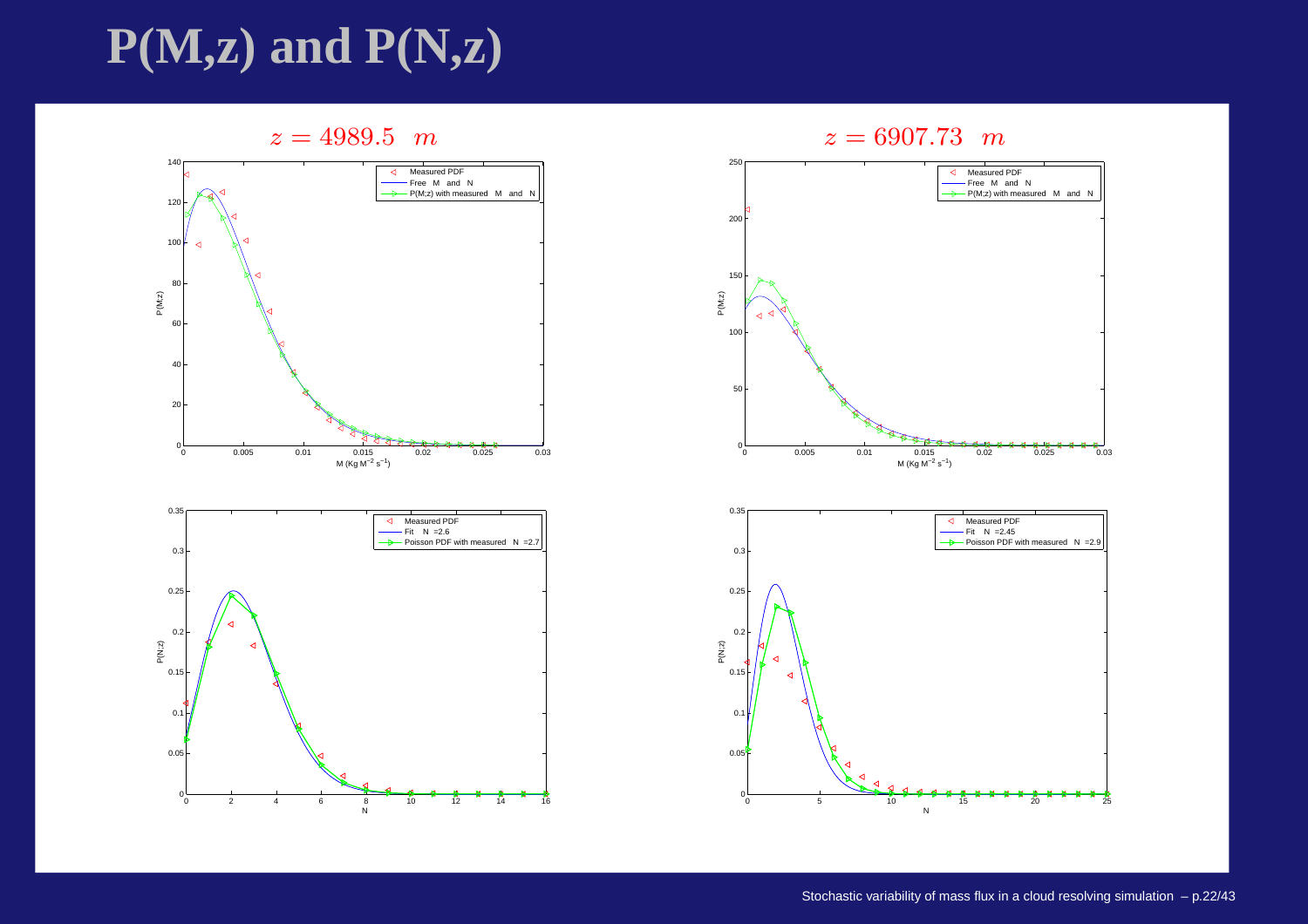# **P(M,z) and P(N,z)**

#### $z = 8701.13$  m



<sup>5</sup> <sup>10</sup> <sup>15</sup> <sup>20</sup> <sup>25</sup> <sup>30</sup> <sup>35</sup> <sup>40</sup>

 $\begin{array}{c}\n 20 \\
20 \\
\hline\n N\n \end{array}$ 

 $\Gamma_0$ 

 $0.05$ 

 $0.1$ 





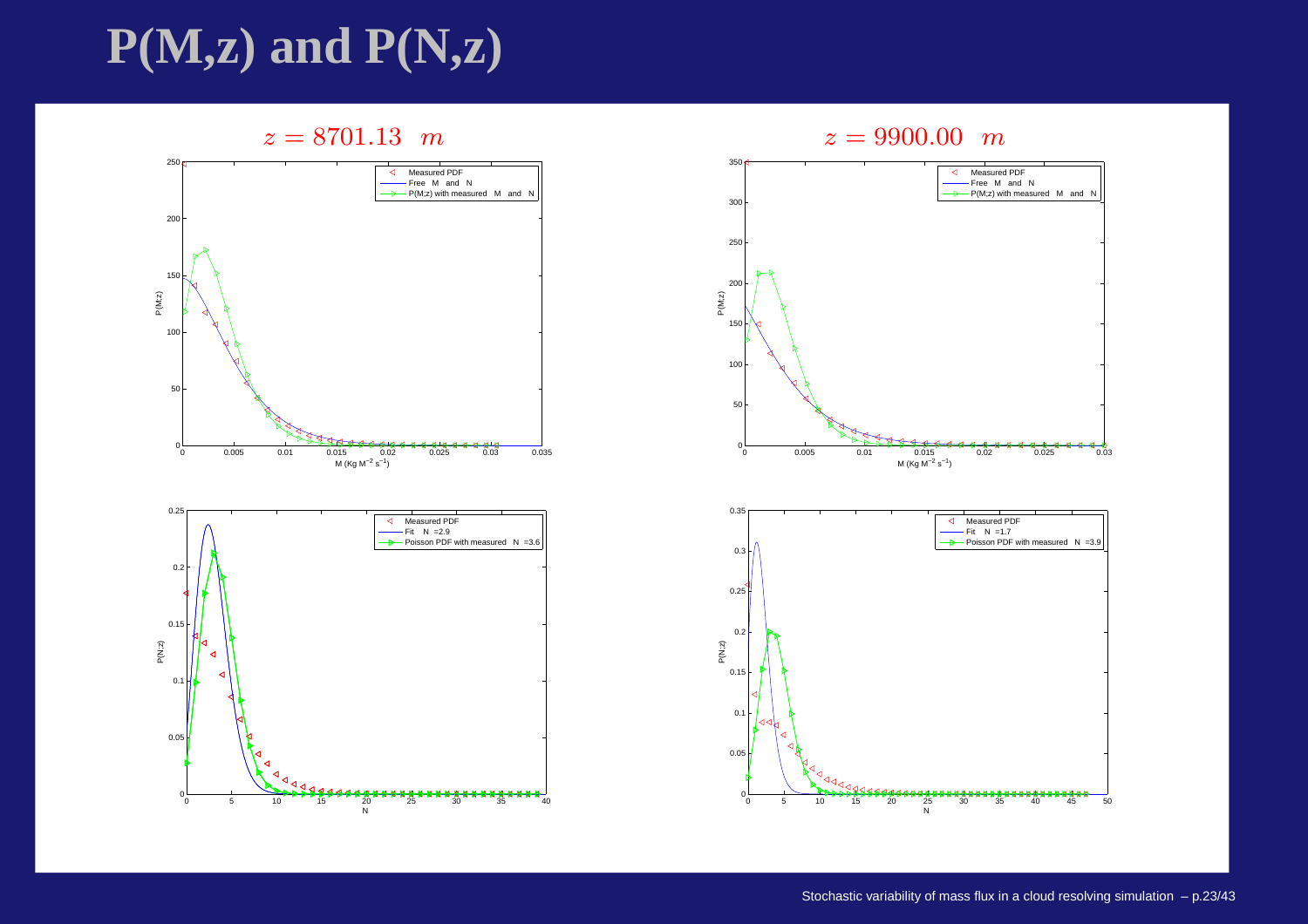# **P(M,z) and P(N,z)**

#### $z = 11400.00 \; m$





#### $z = 12900.00$  m

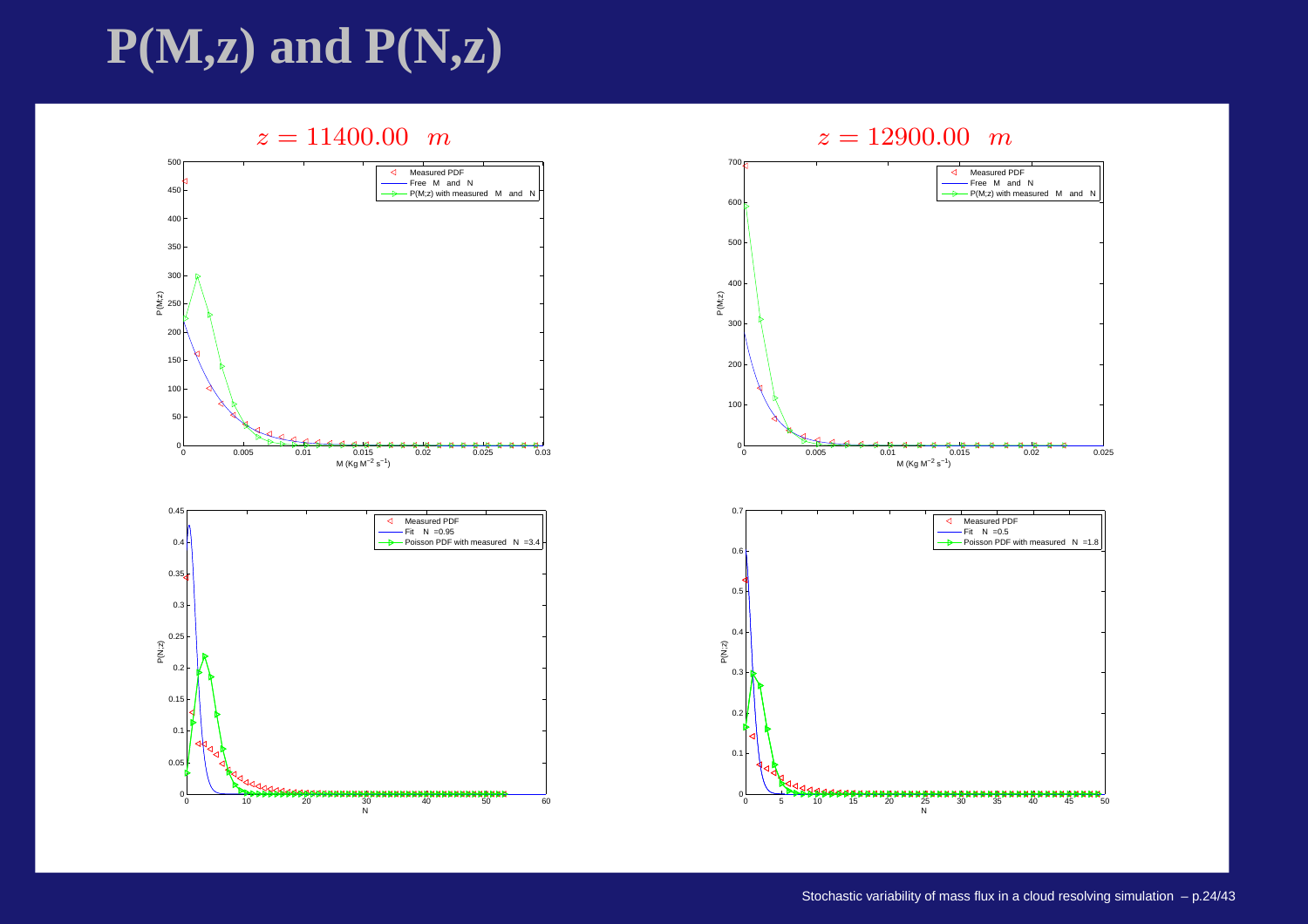# $\mathbf C$ onditional average  $\langle M|N\rangle$



 $\langle M|N\rangle = \langle m\rangle N$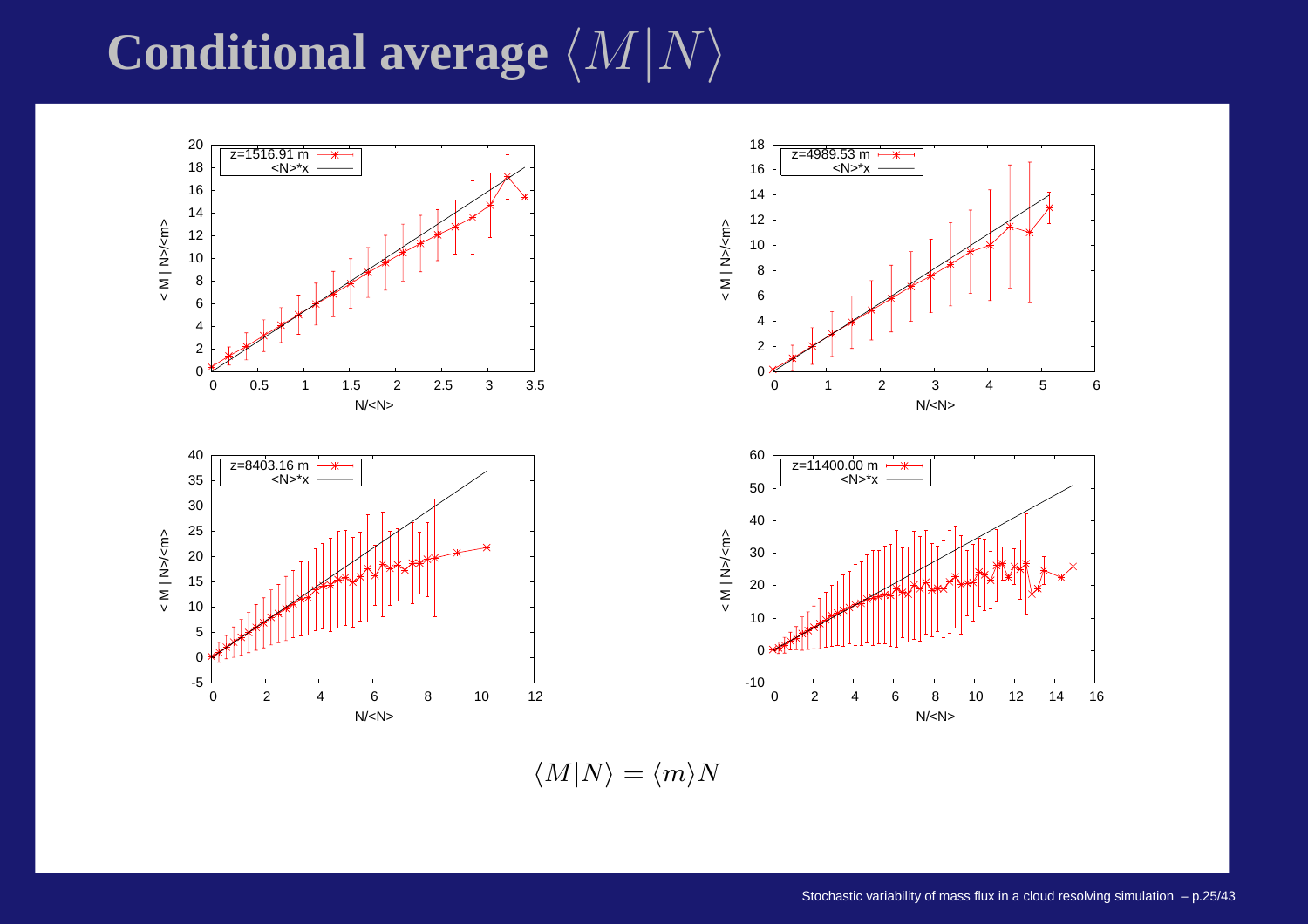# **Cross-correlation of M and N**



The prediction:

$$
\frac{\langle (M-\langle M\rangle)(N-\langle N\rangle)\rangle}{\sigma_M\sigma_N}=\frac{1}{\sqrt{2}}
$$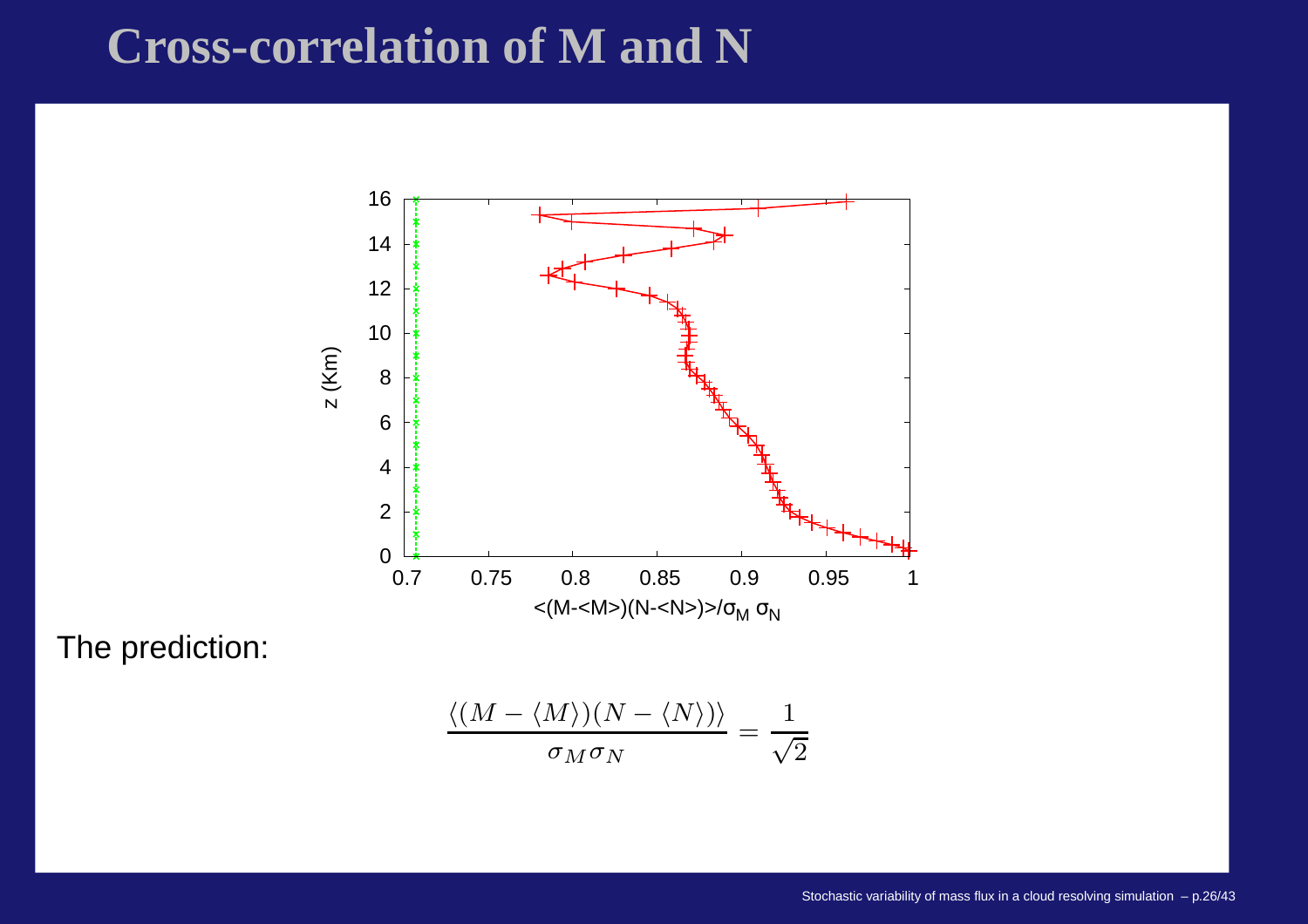# **Low order mixed moment**



The prediction:

$$
\frac{\langle (M-\langle M\rangle)^2(N-\langle N\rangle)\rangle}{\sigma_M^2\sigma_N}=\frac{1}{\sqrt{N}}
$$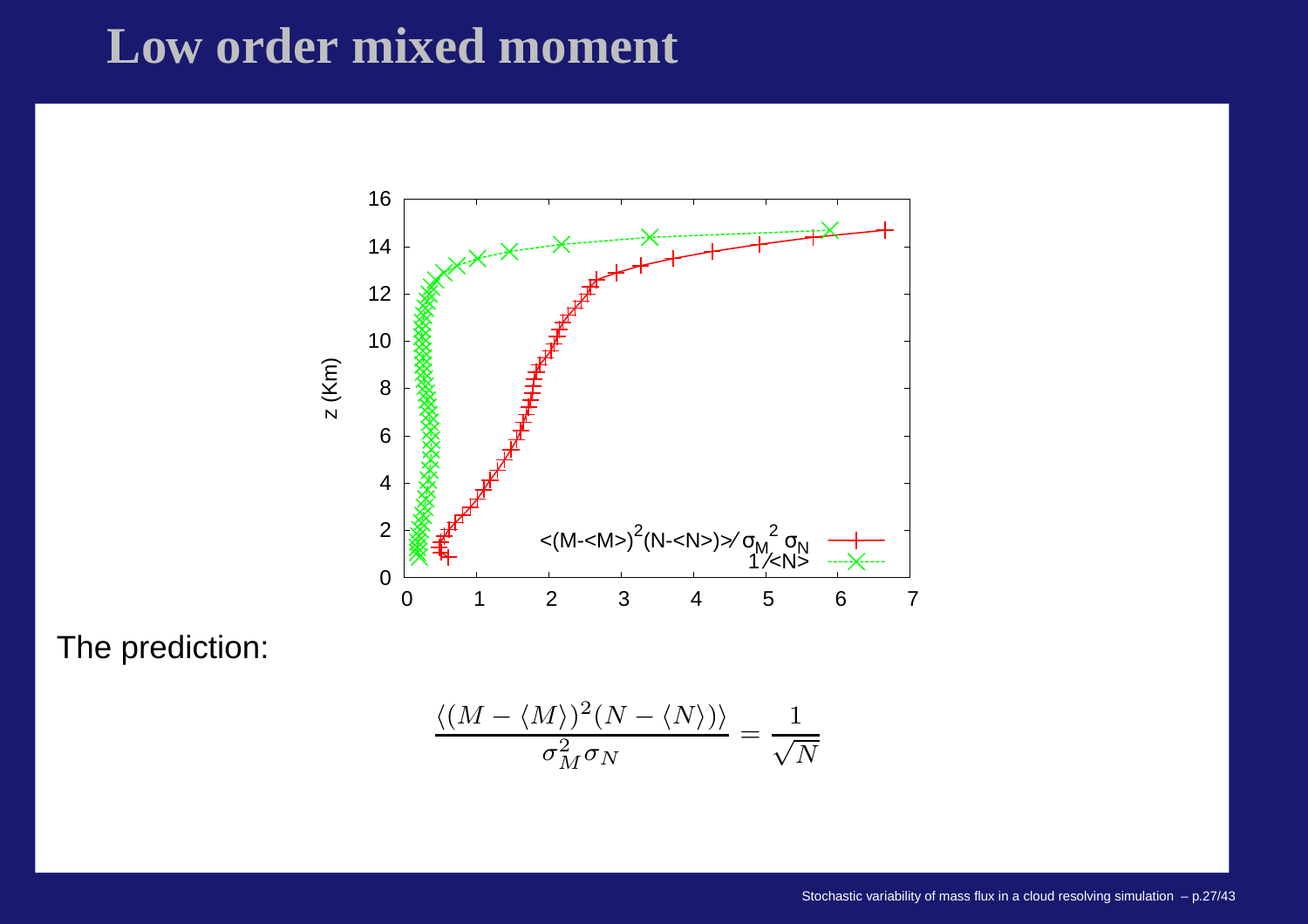# **Fat tails of marginal PDF of active grids**

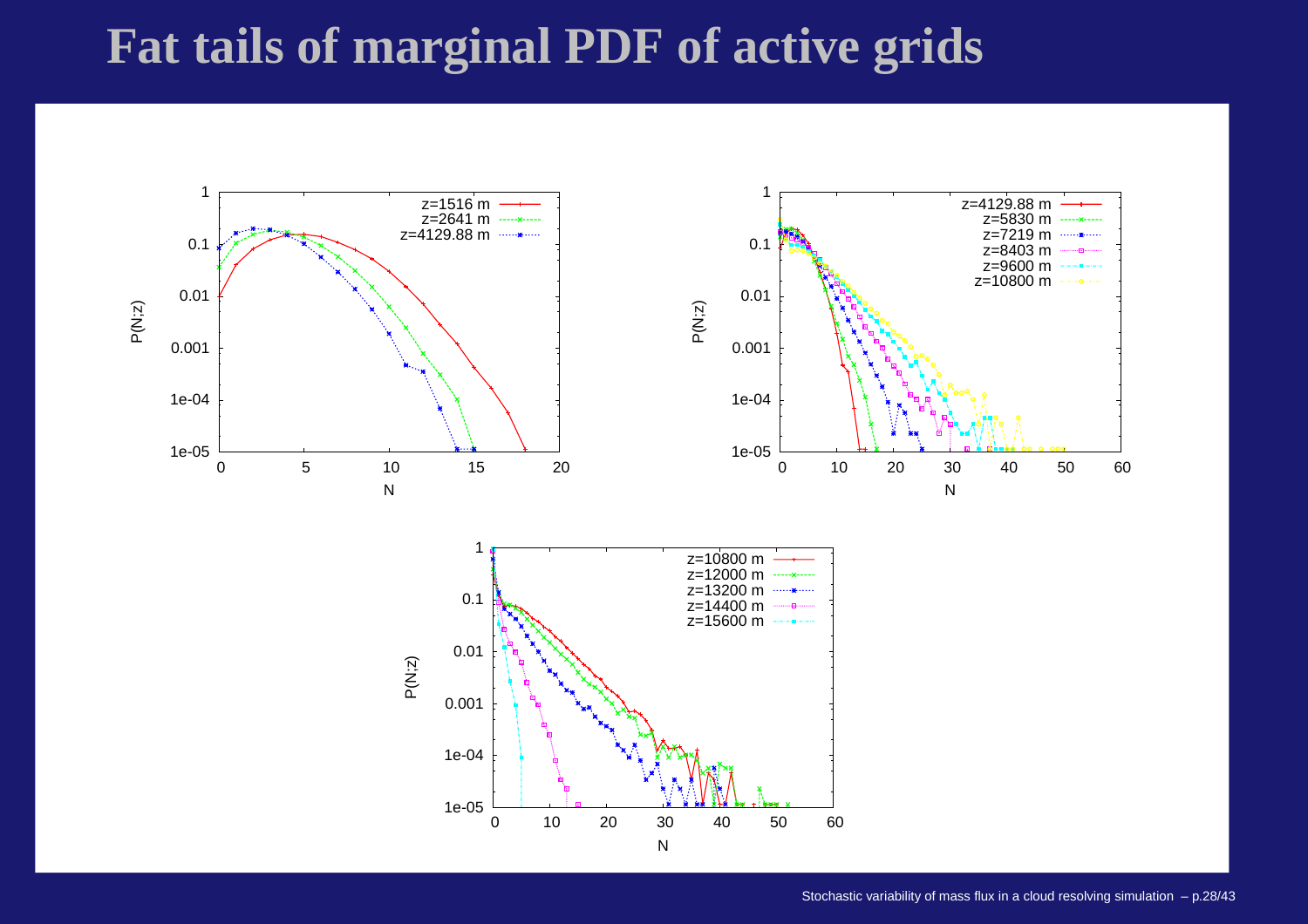# **PDF of dM/dz**

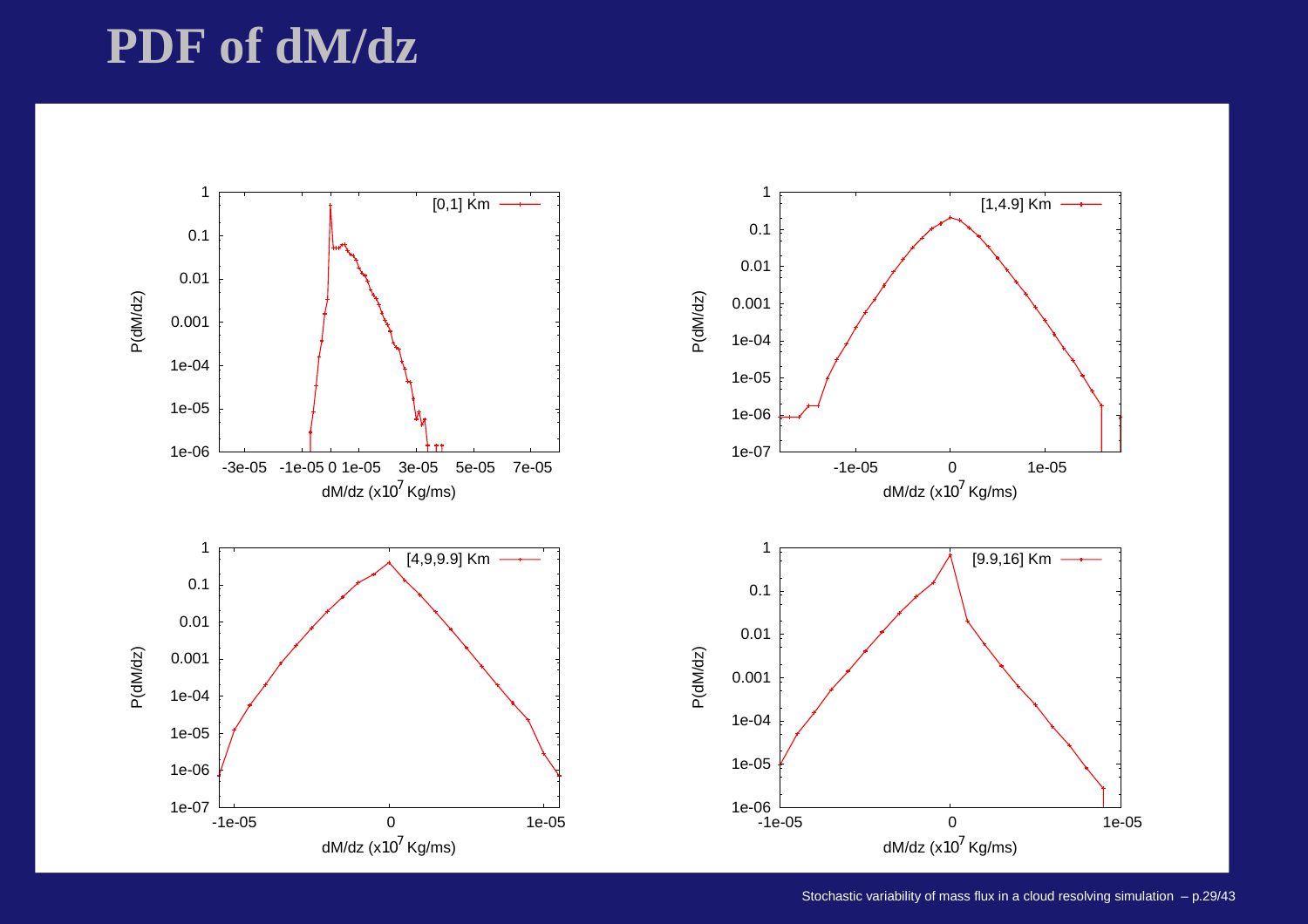# **Regime change**

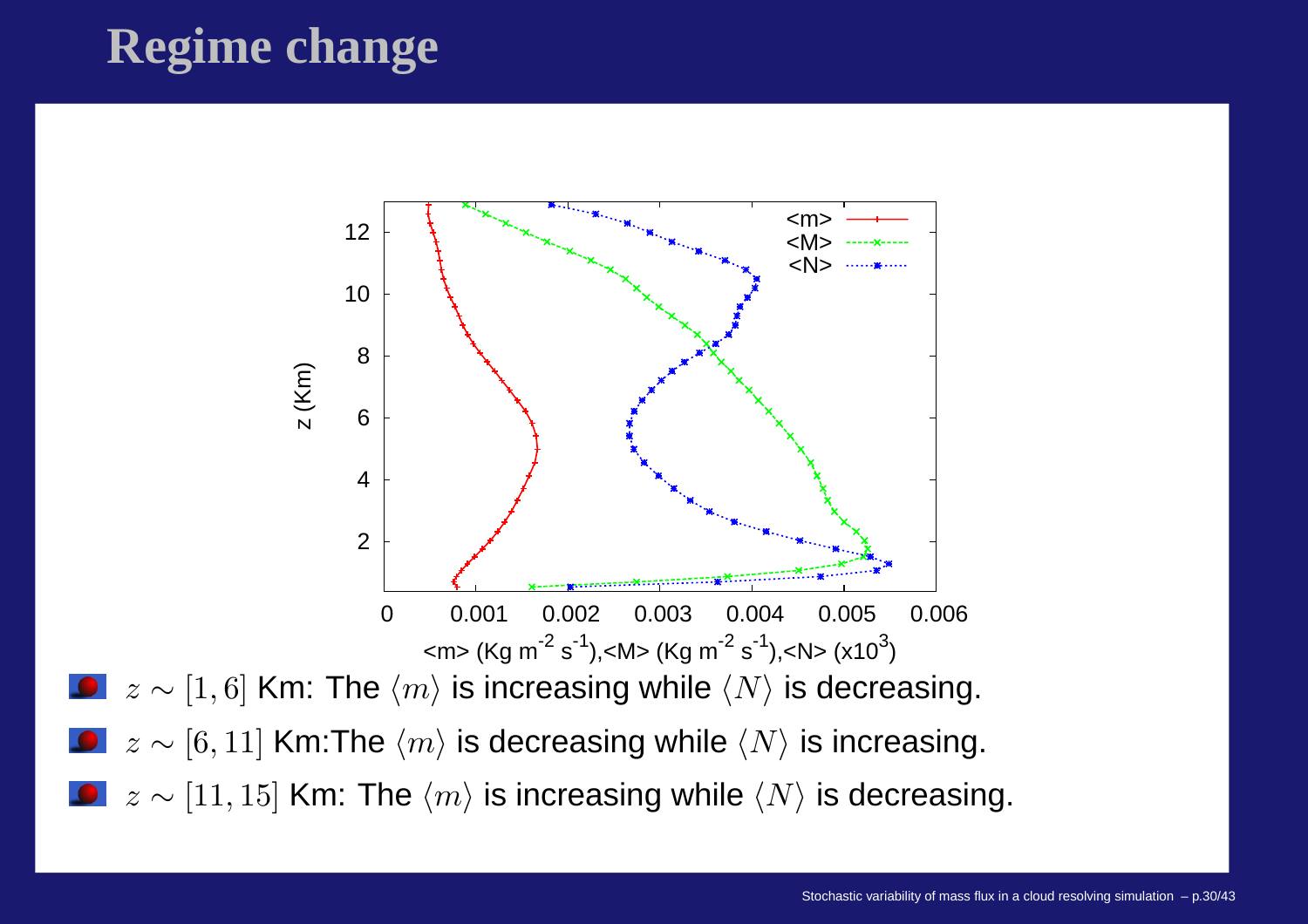# ${\bf Cumulative\ Probability\ of\ }q_l$

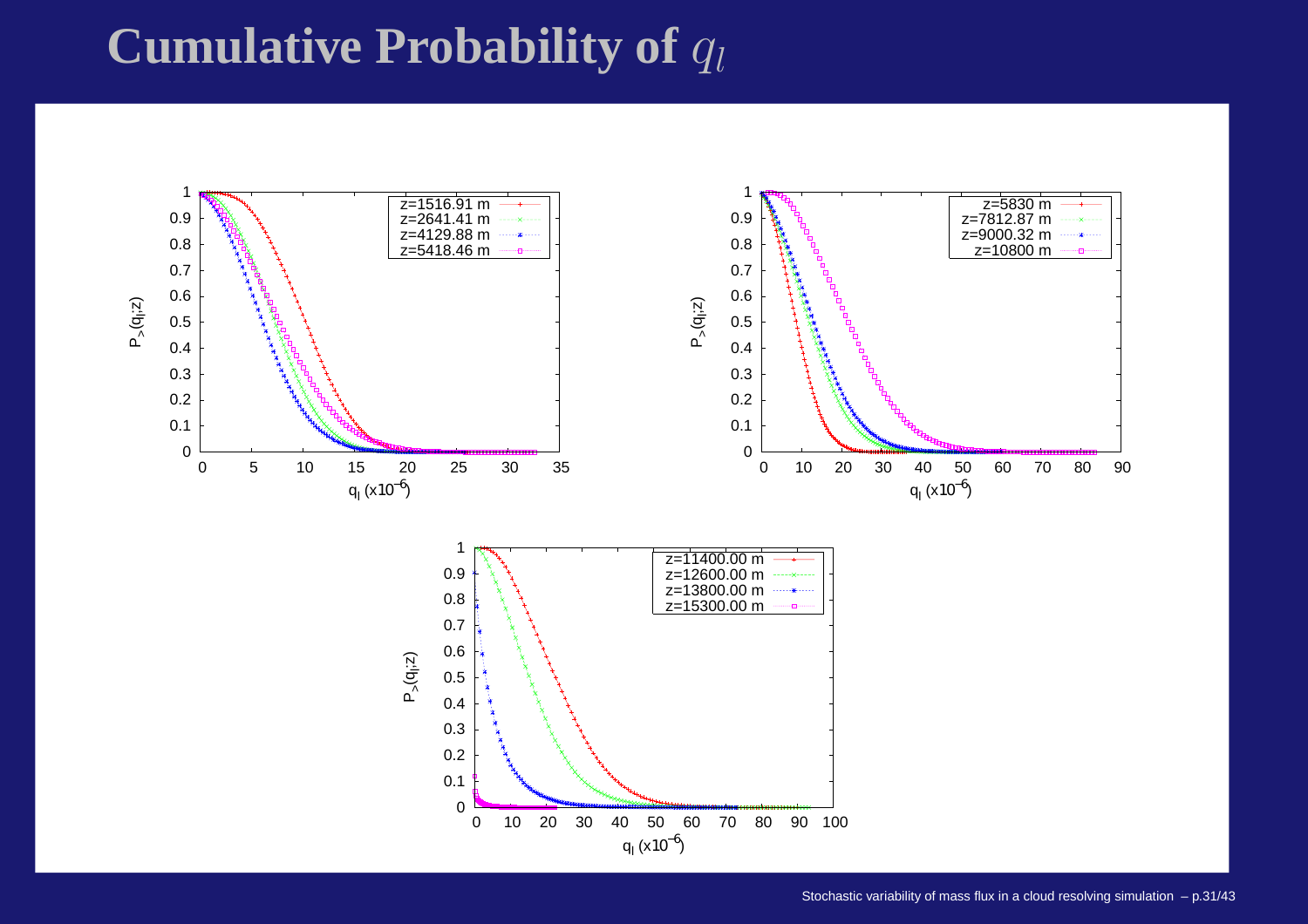# **Distribution of CAPE and Level of Neutral Buoyancy**

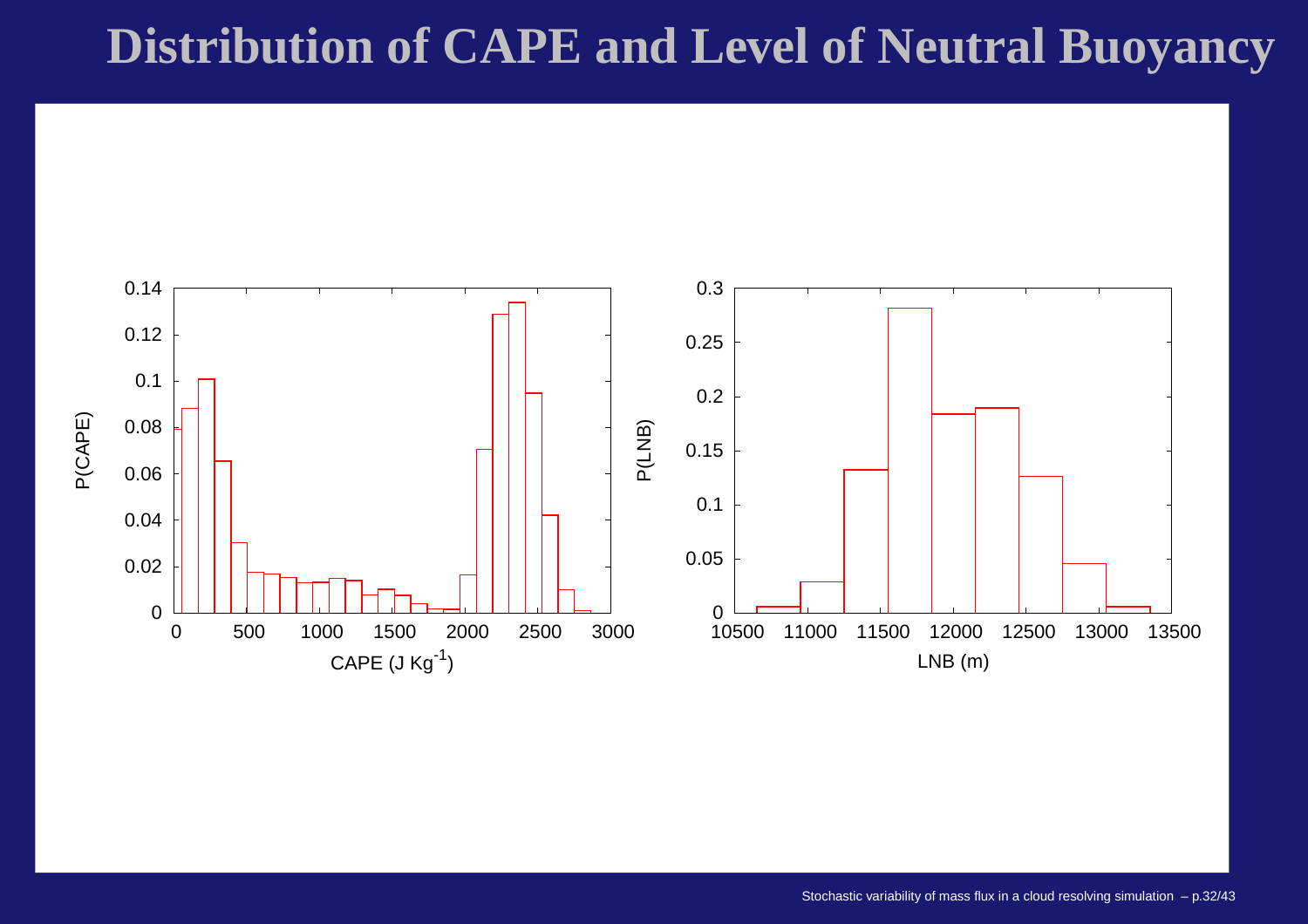# **Size distribution of clouds**

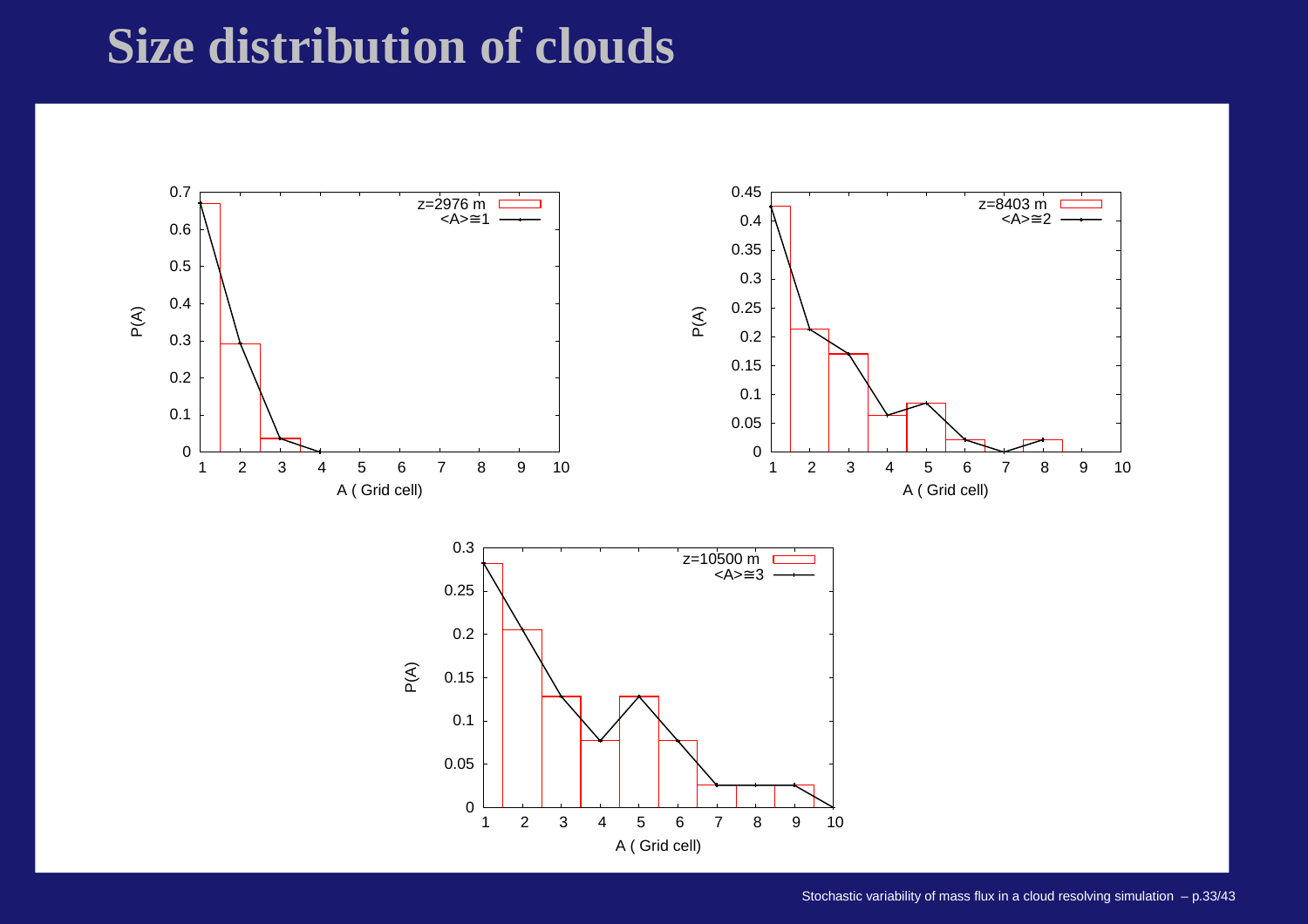# **Exponential distribution P(M,z) above LNB**

#### $z = 11400 \; m$



#### $z = 12900.00$  m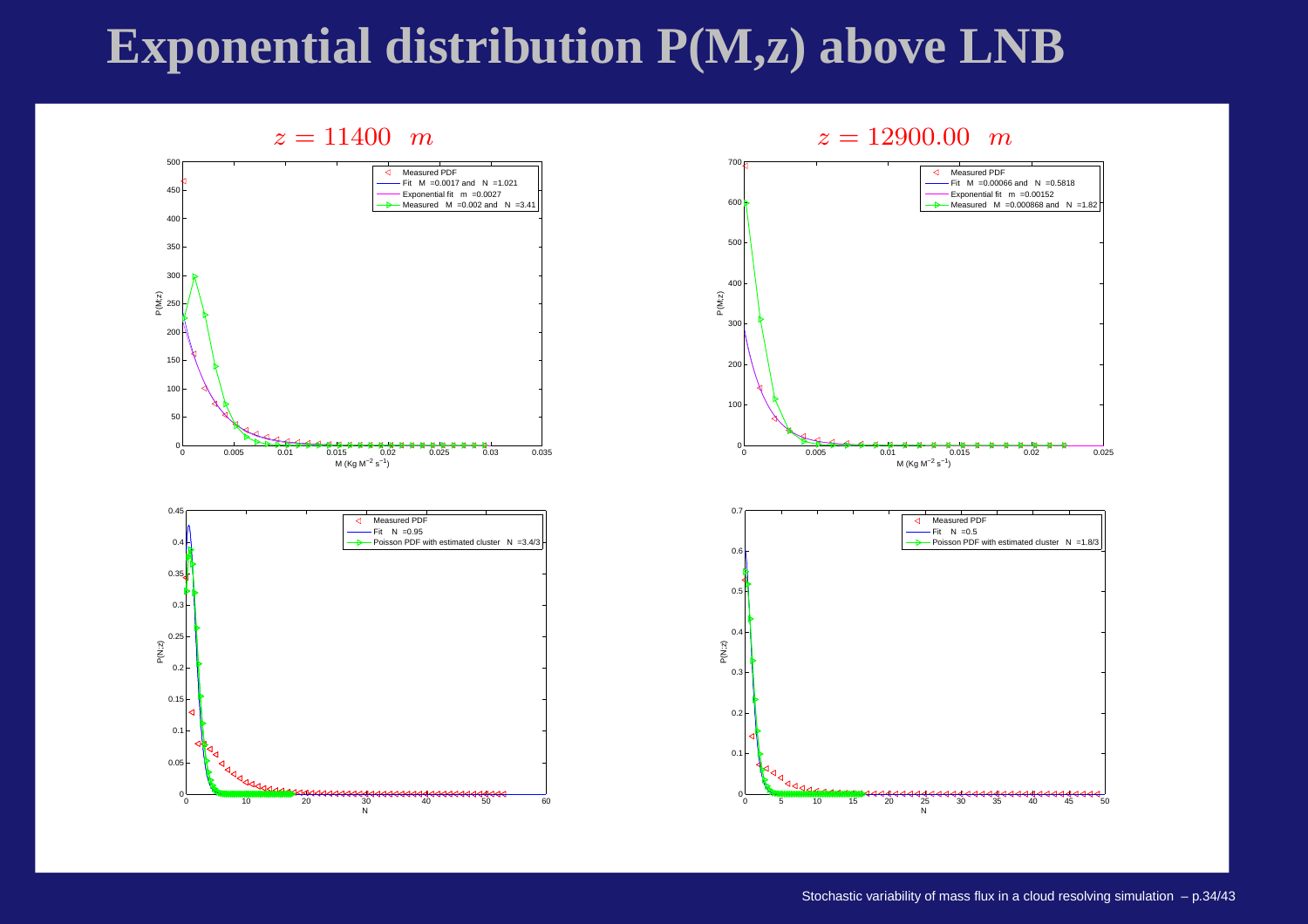# **Stochastic variability of down-draught M and N**

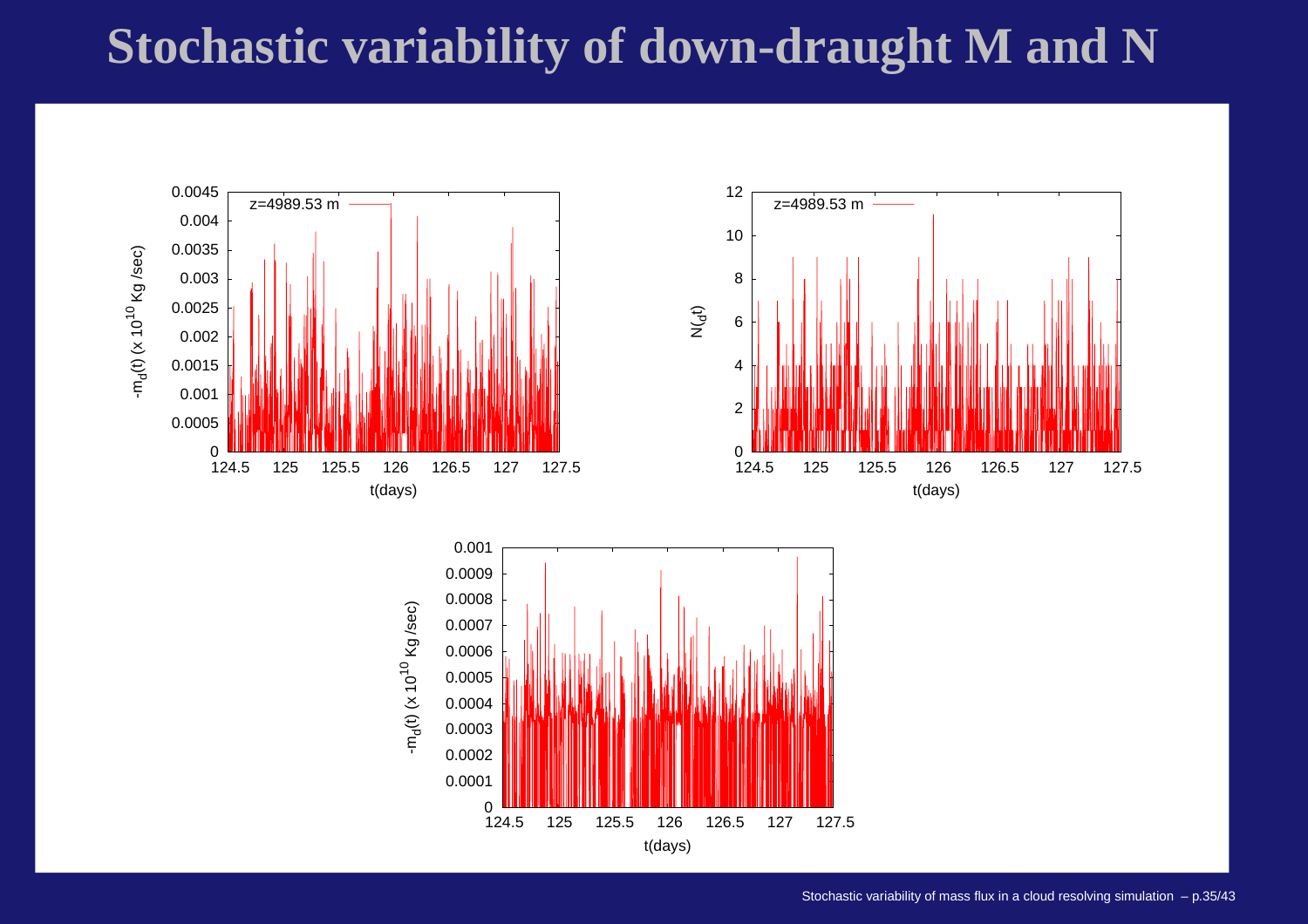# **Down draft characteristics**

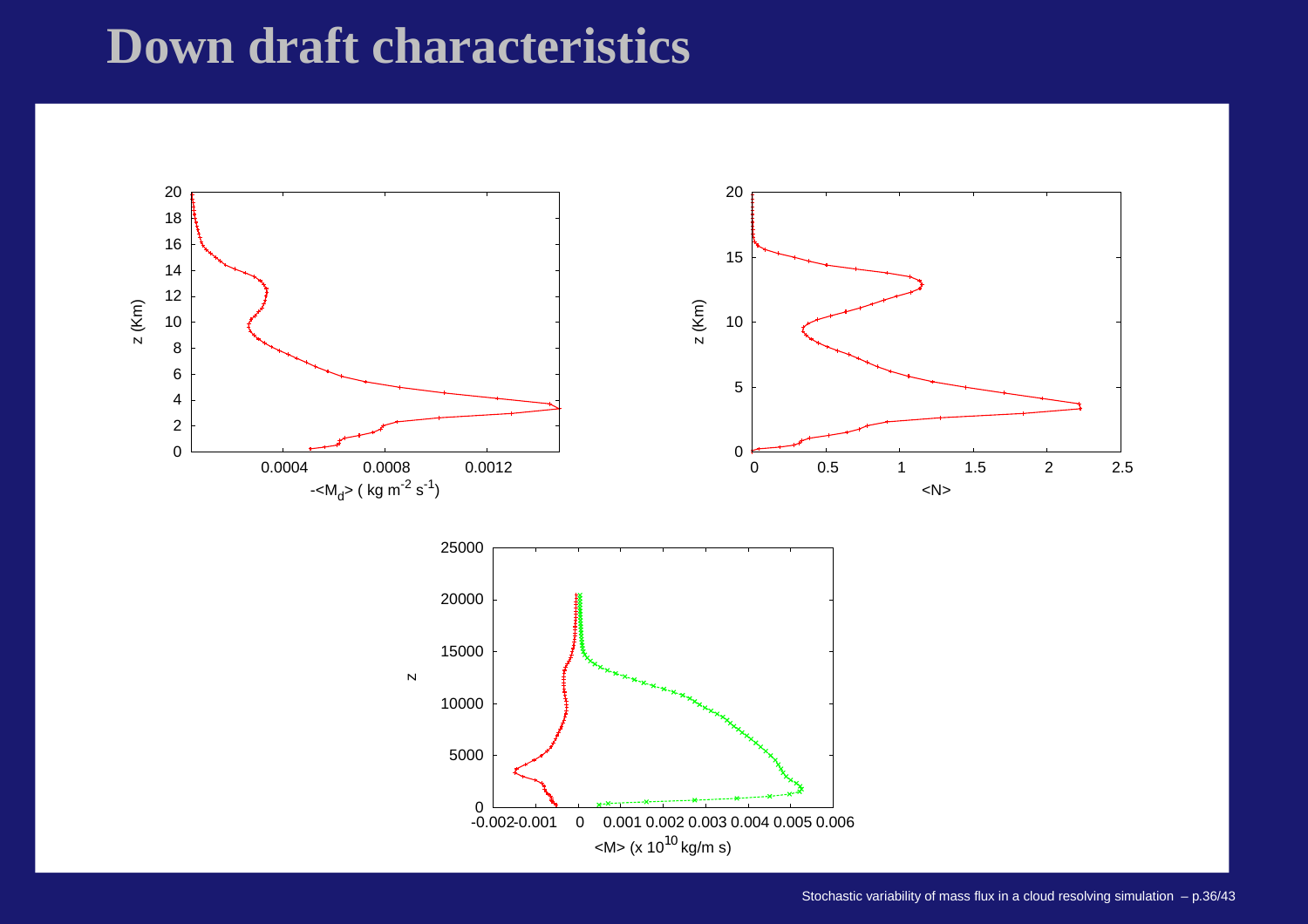# **Cross-correlation of down-draught**  $M_d$  and  $N_d$

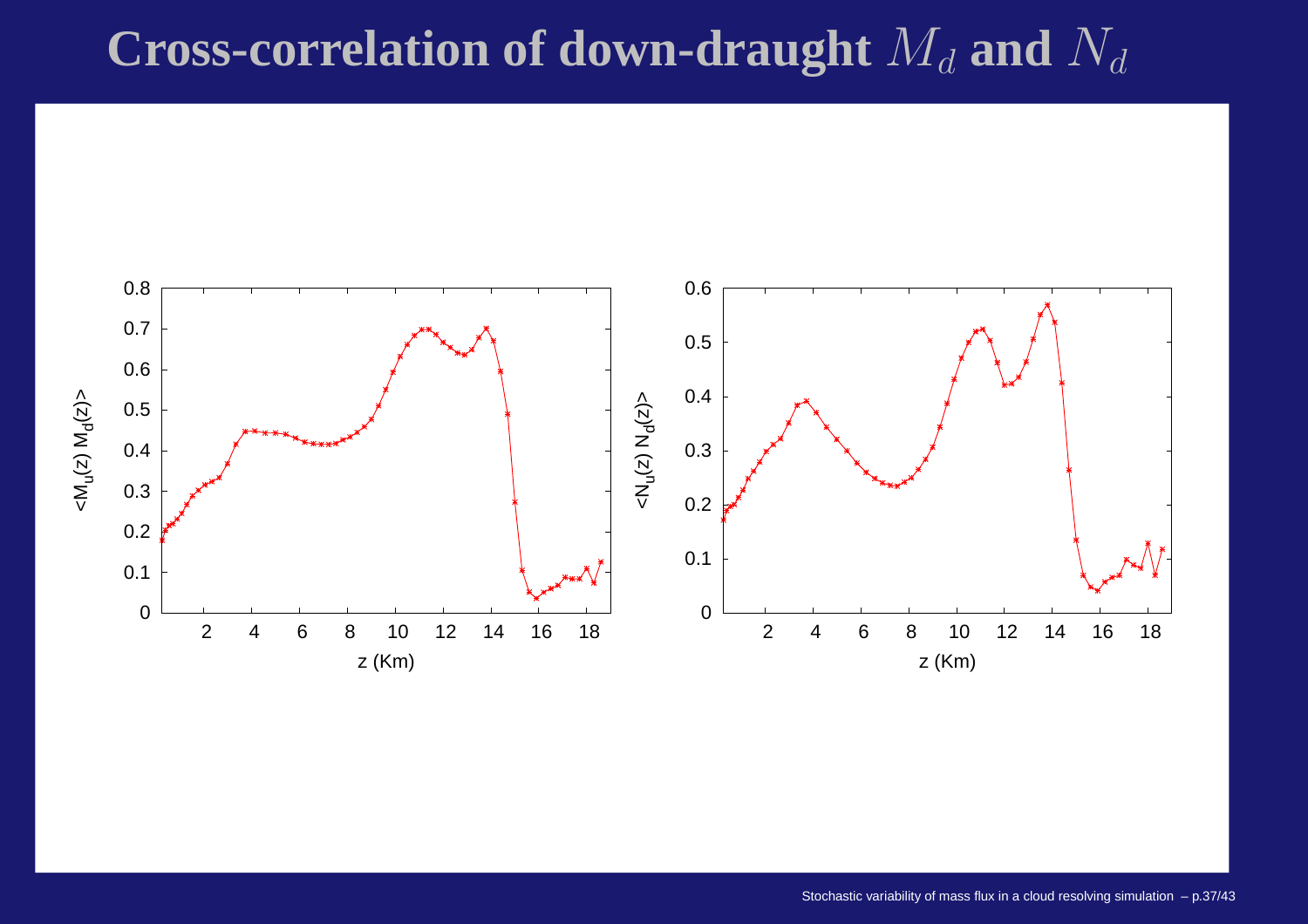$P_d(M;z)$  and  $P_d(N;z)$ 

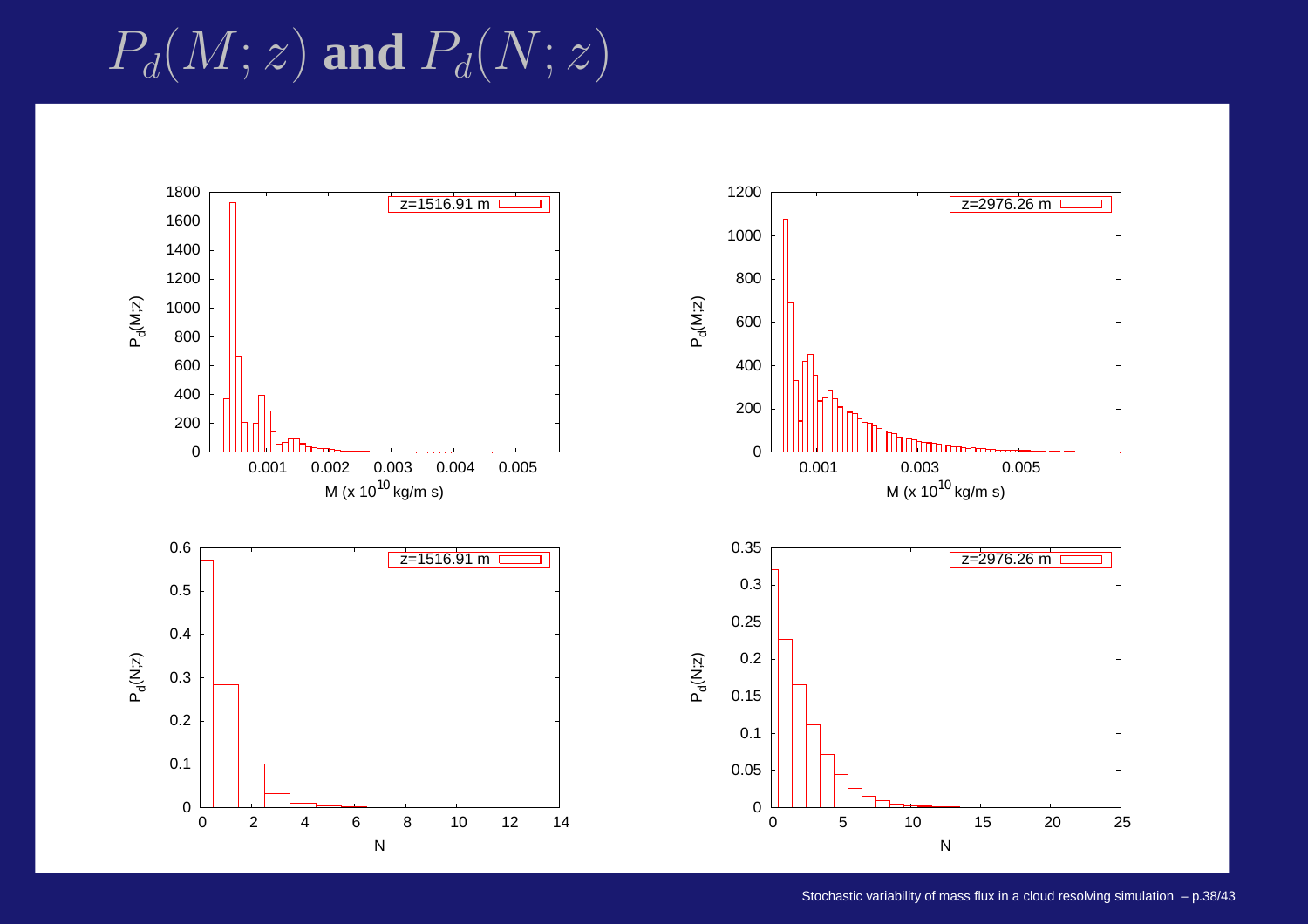$P_d(M;z)$  and  $P_d(N;z)$ 

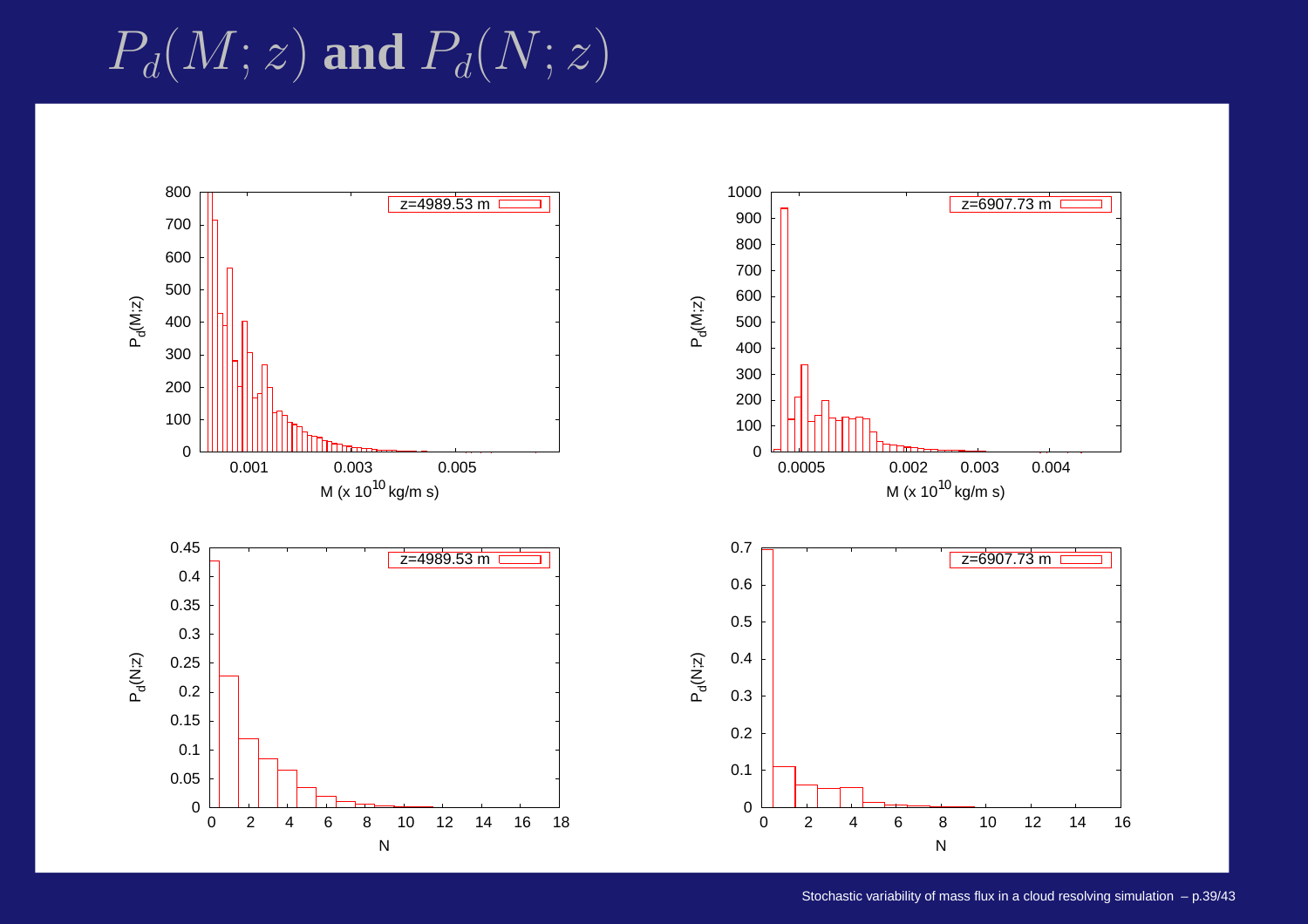$P_d(M;z)$  and  $P_d(N;z)$ 

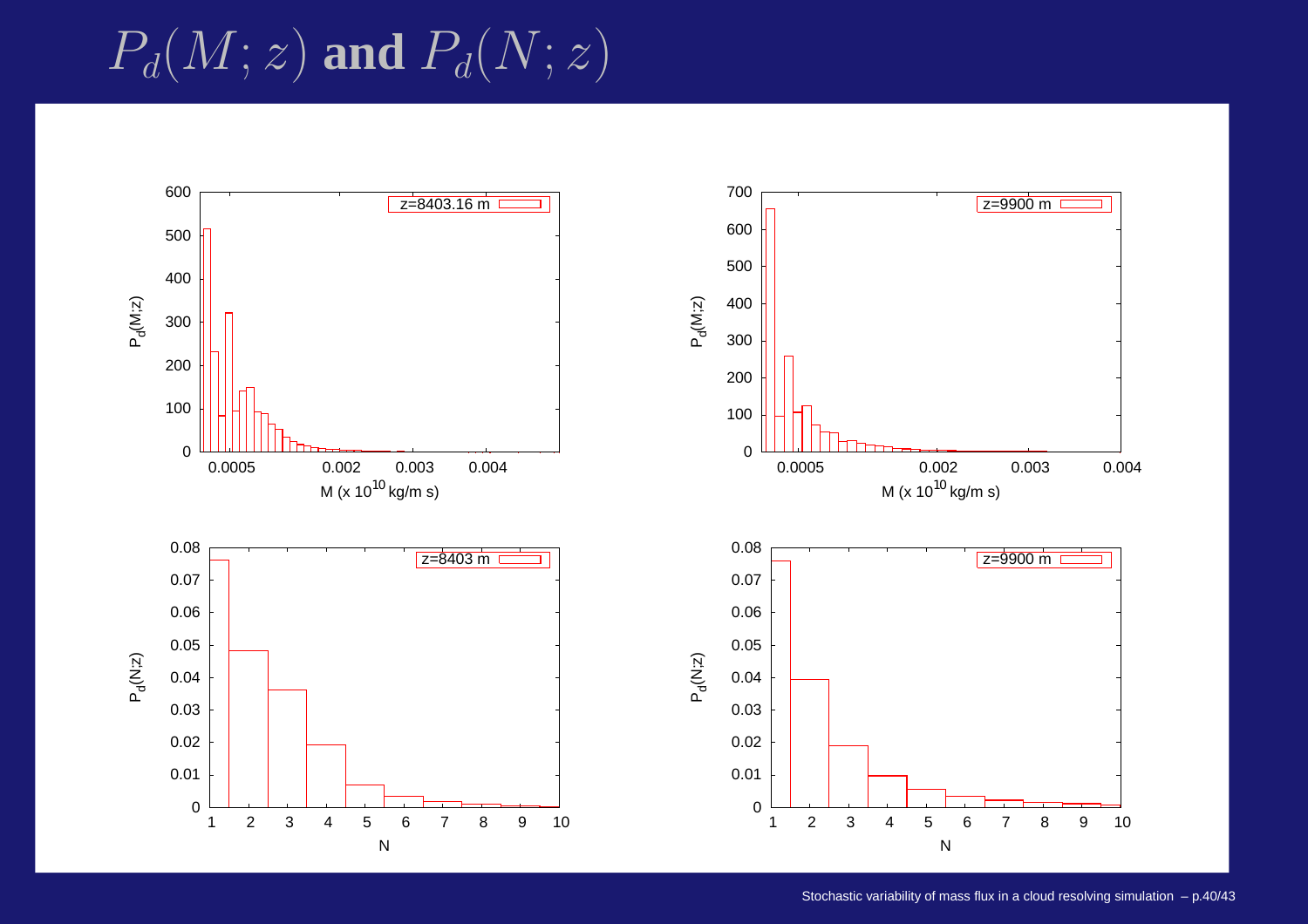$P_d(M;z)$  and  $P_d(N;z)$ 

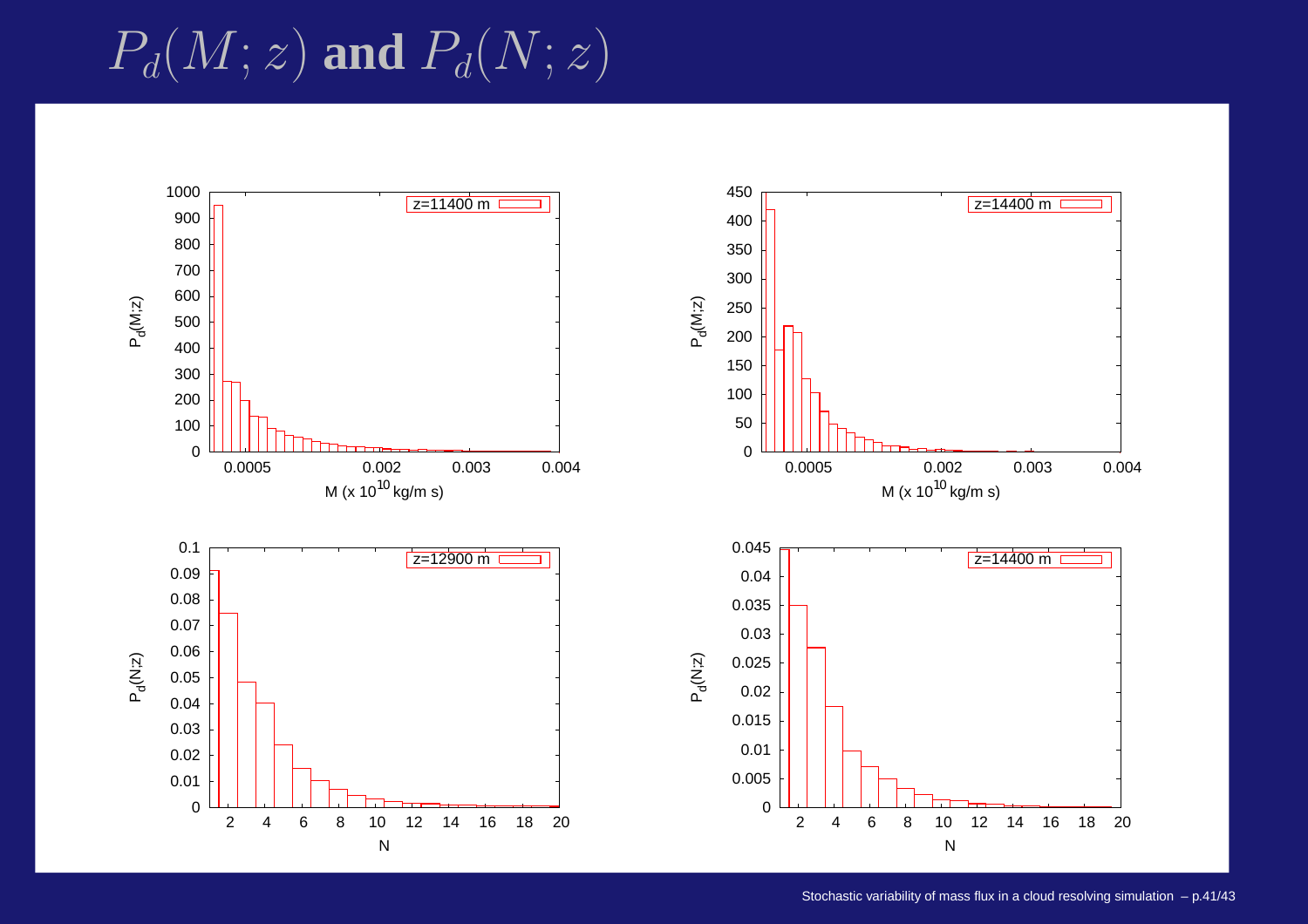# Tails of  $P_d(N;z)$